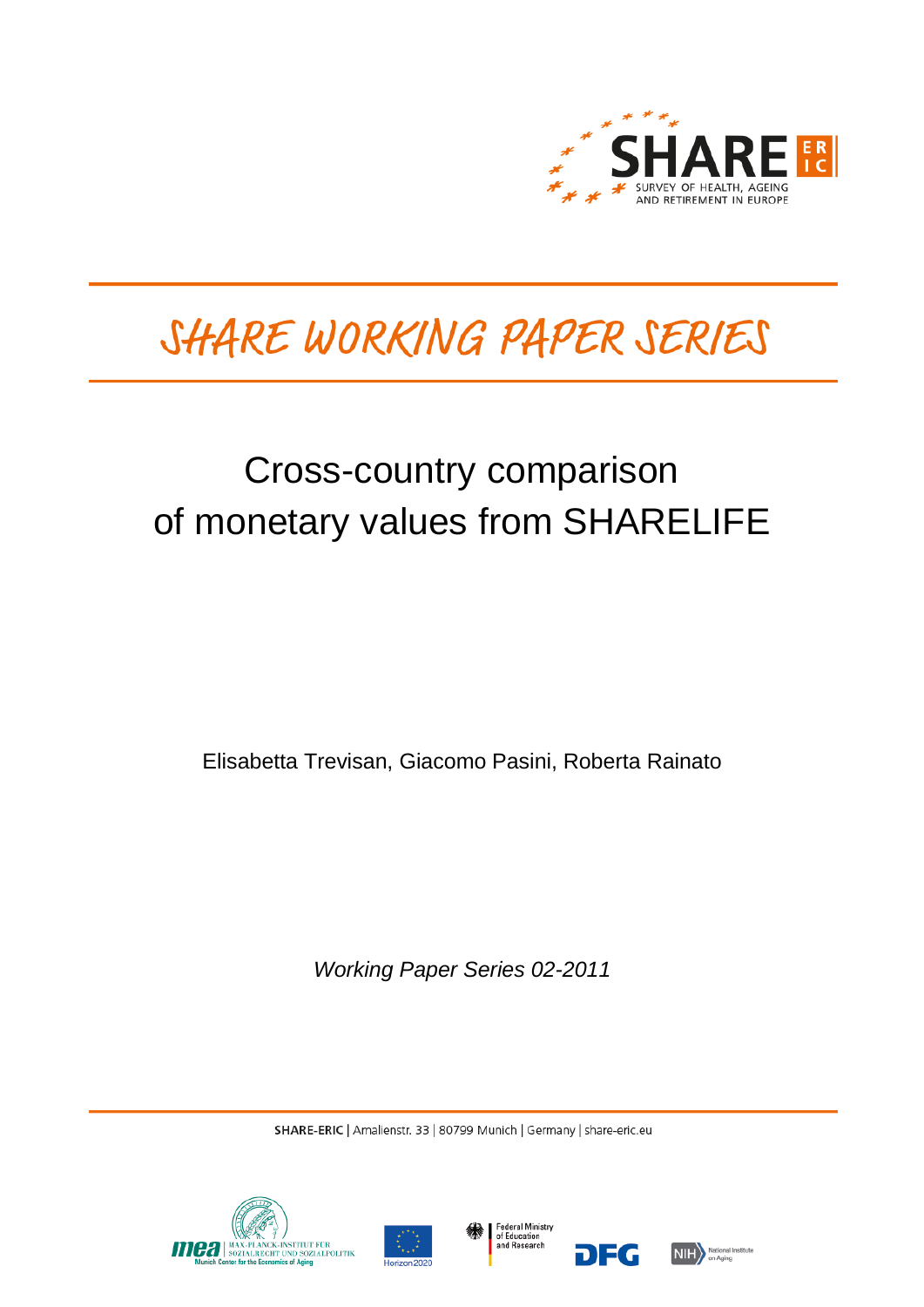## **Cross-country comparison of monetary values from SHARELIFE**

Elisabetta Trevisan<sup>1,3</sup>, Giacomo Pasini<sup>2,3</sup>, Roberta Rainato<sup>2</sup>

1  *University of Padua 2 University of Venice <sup>3</sup>Netspar* 

#### *Abstract*

The SHARELIFE survey contains a set of questions aimed to collect monetary information, such as incomes from work, pension benefits, and house values. Given the retrospective structure of the questionnaire, these amounts refer to different points in time and different currencies. Heterogeneity in time and currencies raises comparability problems: the purpose of this paper is to describe a procedure aimed to generate comparable amounts for the monetary variables in SHARELIFE.

#### *Introduction*

 $\overline{a}$ 

SHARELIFE is the third wave of data collection for the Survey of Health, Ageing and Retirement in Europe (SHARE), and focuses on people's life histories. Almost 30,000 men and women across 13 European countries took part in this round of the survey. The sample is representative for the European population aged 50 and over in Scandinavia (Denmark and Sweden), Central Europe (Austria, France, Germany, Switzerland, Belgium and the Netherlands), the Mediterranean (Spain, Italy and Greece), as well as two transition countries (Poland and Czech Republic).

The SHARELIFE questionnaire covers several important areas of respondents' lives, ranging from housing and work history to detailed questions on health and health care. With this variety of information SHARELIFE is an ideal interdisciplinary dataset for research in economics as well as in sociology, gerontology and demography.

Economic information on wages, pension benefits, house values represent one of the core parts of the questionnaire. The availability of this information at individual level and along the entire life of respondents allows researchers to investigate policy relevant issues, such as, among others, job careers, investments or income inequality.<sup>2</sup>

Heterogeneity in currencies and time leads to the necessity of manipulating the raw data in order to make cross-country information comparable: in SHARELIFE questions asking for monetary amounts are expressed in nominal local currencies. Moreover,

<sup>&</sup>lt;sup>1</sup>This paper uses data from SHARELIFE release 1, as of November 24th 2010 and of SHARE release 2.4.0, as of March 17th 2011. The SHARE data collection has been primarily funded by the European Commission through the 5th framework programme (project QLK6-CT-2001- 00360 in the thematic programme Quality of Life), through the 6th framework programme (projects SHARE-I3, RII-CT- 2006- 062193, COMPARE, CIT5-CT-2005-028857, and SHARELIFE, CIT4-CT-2006-028812) and through the 7th framework programme (SHARE-PREP, 211909 and SHARE-LEAP, 227822). Additional funding from the U.S. National Institute on Aging (U01 AG09740-13S2, P01 AG005842, P01 AG08291, P30 AG12815, Y1-AG-4553-01 and OGHA 04-064, IAG BSR06-11, R21 AG025169) as well as from various national sources is gratefully acknowledged (see www.share-project.org for a full list of funding institutions).

<sup>&</sup>lt;sup>2</sup>See Börsch-Supan et al  $(2011)$  for some studies using SHARELIFE data and monetary variables.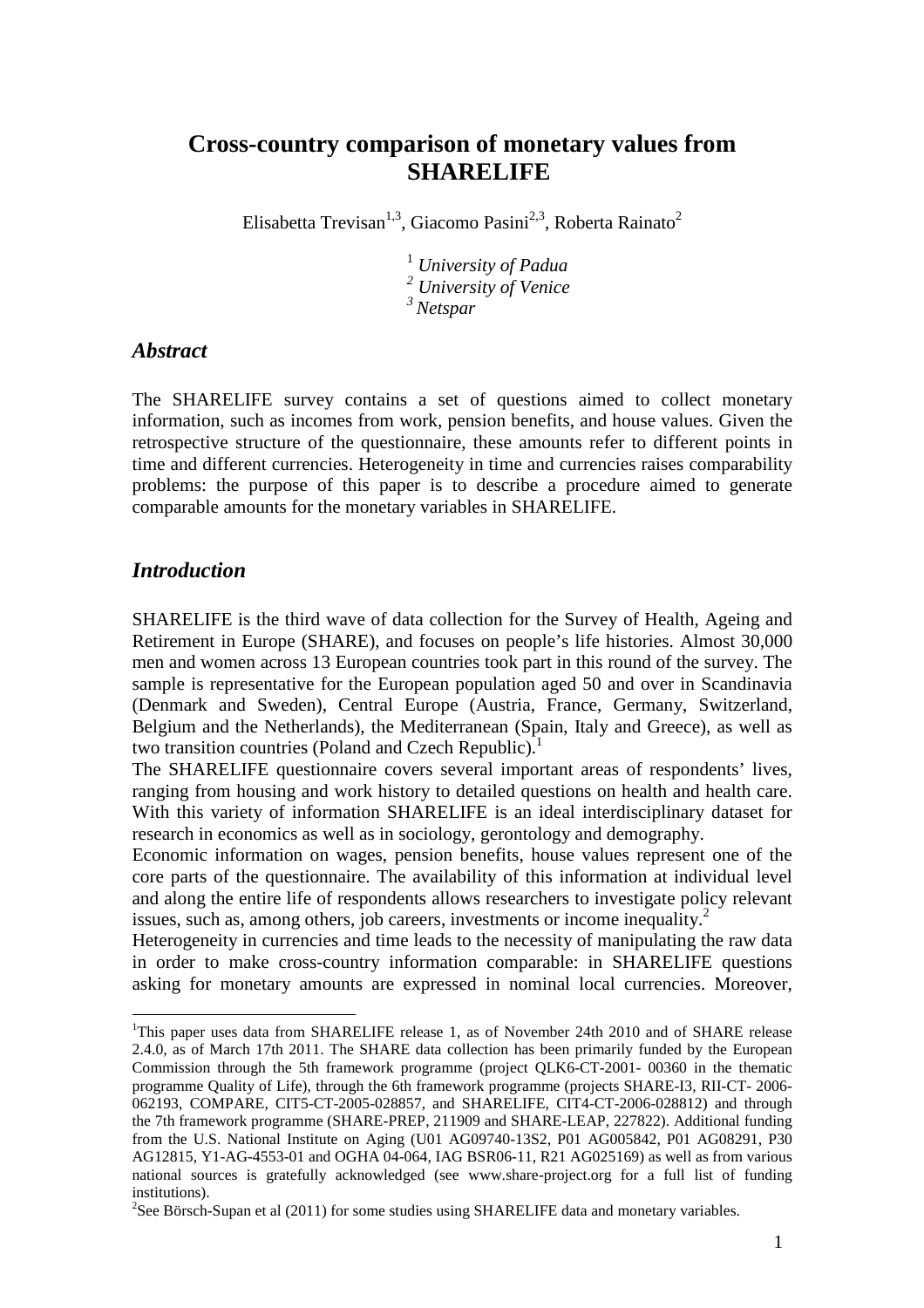given that SHARELIFE covers the entire respondents' life, inflation and currencies' depreciations or appreciations has to be taken into account to use these variables.

In this paper we propose and test a procedure to generate comparable amounts for monetary variables in SHARELIFE. In a nutshell, we first obtain comparable amounts along the time dimension using the appropriate Consumer Prices Indexes series. All monetary values are therefore converted in 2006 nominal currencies in order to preserve comparability with the second wave of SHARE. As a second step, we deal with the cross-country dimension. We convert all nominal currencies into PPP adjusted German Euros, obtaining comparable amounts in real terms. In order to assess the validity of the procedure, we exploit the longitudinal dimension of SHARE: we compare pension benefits reported in the second wave of SHARE with the converted pension benefits amounts from SHARELIFE as reported by the same respondents.

The paper is organized as follows. Section 2 describes in greater detail the procedure. In section 3 we discuss the results obtained applying and testing the procedure. Section 4 concludes.

## *Description of the procedure: different currencies in different periods time*

As mentioned in the introduction, the first step of the procedure consists in converting all the amounts in 2006 nominal local currencies using the appropriate Consumer Price Index (CPI) series. Most of the CPI series are provided by OECD, the remaining ones come from national sources (see table 1 for details). CPI is available since 1952 for most of the SHARE countries, while in some cases series start at the beginning of the XX century. Along the last six decades some currencies have been depreciated, such as the French Franc and the Polish Zloty (respectively in 1960 and 1995). On the contrary, in some other countries relevant institutional changes did not affect the nominal value of the local currency. This is the case for Czech Republic after the separation from the Slovakia and for East Germany after German reunification.

Europe experienced several important migration flows during the last century, both within its continental borders and across them. Labour mobility is reflected in SHARELIFE data: while wages and pension benefits are (usually) paid in the local currency of the country in which the individual worked, they are spent in the country households decide to live. As an example, consider the case of an Italian who migrated to Belgium in his twenties and returned in Italy after retirement. During the time in which he was working in Belgium he received his wage in Belgian Francs. Once back in Italy, the individual received his pension benefits from Belgium still in Belgian Francs. Coherently with the individual labour histories, each regular payment received from a foreign country is annually revaluated on the basis of that foreign country's CPI. This is the reason why in both cases – wages or pension benefit – we apply the CPI series by currency and not by country.<sup>3</sup> Finally, nominal values for countries belonging to the Euro area, obtained after this first step of the procedure, have been converted into nominal Euros using the fixed old national currency/Euro exchange rates.

 $\overline{a}$ 

 $3$  When the currency is Euro we are not able to distinguish country of residence and country of work. Therefore, in this case we apply the CPI by country.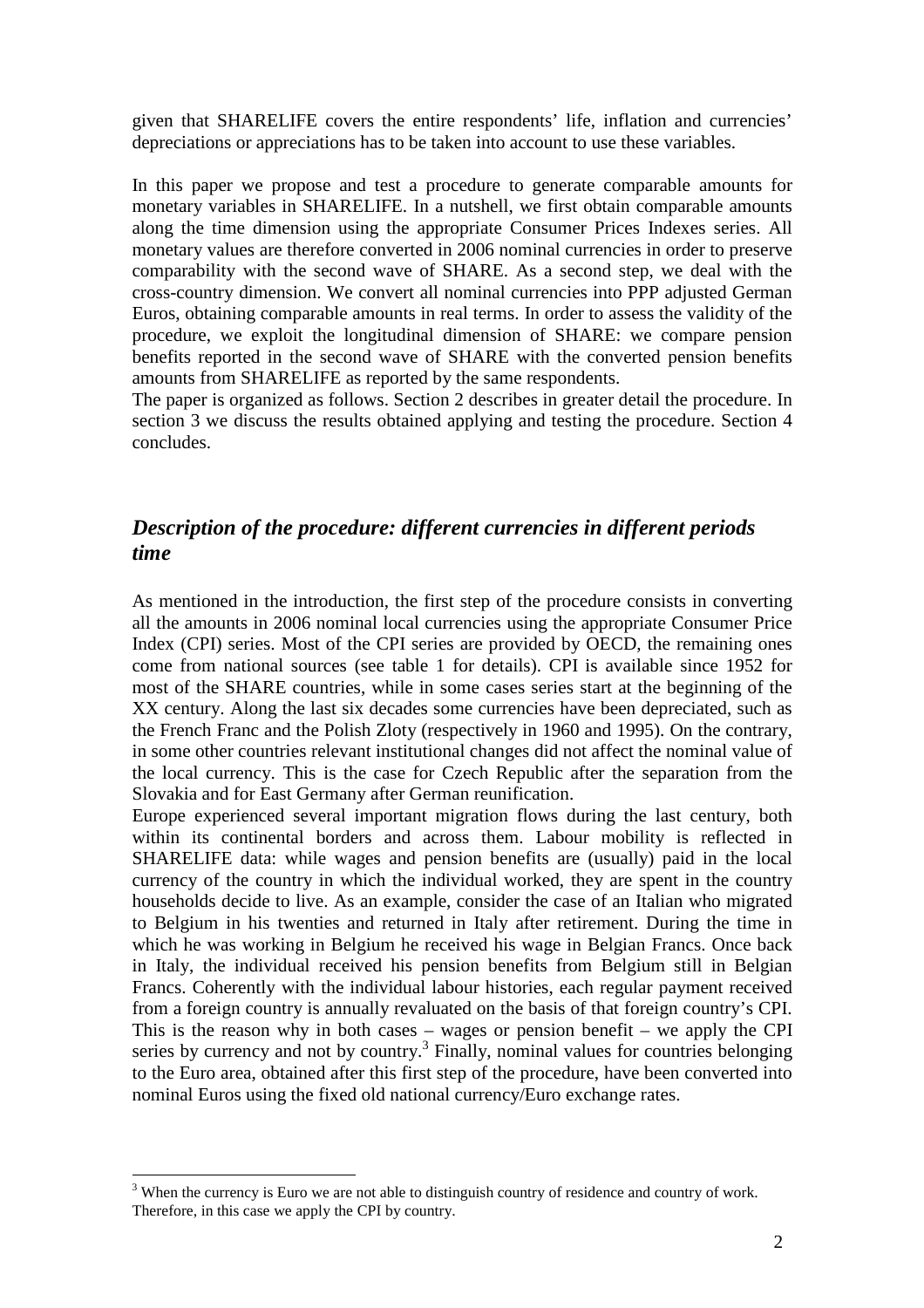The second step of the procedure consists in applying the appropriate Purchasing Power Parity (PPP) indexes in order to obtain real amounts comparable across countries. Our choice is to convert nominal amounts into PPP adjusted 2006 German Euro, in order to simplify the comparison of monetary values across SHARE waves. In practice, we used CPI series to obtain nominal 2006 amounts, and then we applied PPP indexes provided in SHARE wave 2 to obtain PPP adjusted values. The first issue we dealt with can be described referring again to the example regarding the Italian man working in Belgium. We distinguish between two cases. During his working life it is plausible that the individual lived and consumed his wage in Belgium. It follows that income from employment perceived and consumed in a foreign country will be converted using the PPP index referred to that country. In the example the man returned to Italy after retirement and the pension benefit was paid by the Belgian system while the disposable income was spent in Italy. For this reason, in the case of pension benefits, the PPP index used are referred to the country of residence.

Note that PPP adjusted exchange rates provided in SHARE wave 2 account for differences across countries, but not along time. The two step procedure we propose is based on an interest rate parity assumption (Chinn, 2009): as long as variations in exchange rates are immediately reflected in the national inflation rates and therefore no arbitrage opportunities are created, it is legitimate to first apply the CPI series and then the (PPP adjusted) exchange rate referred to the same time period. On the contrary, if international currency Markets have frictions a different conversion rate for each year/currency combination should be applied. As an example, given two Spanish amounts, one referred to 1960 and a second to 1972, the proposed procedure applies two different CPI conversion rates to adjust for inflation and convert into 2006 Pesetas, then the same fixed Peseta/Euro exchange rate, and finally the same PPP adjusted exchange rate to convert into 2006 German Euros. In order to account for currency Market frictions, we should apply different conversion rates at each step, or two different PPP adjusted exchange rates who account for inflation, purchasing power and currency Market frictions to convert directly Pesetas 1960 into German Euros 2006 and Pesetas 1972 into German Euros 2006. In order to test for the relevance of the approximation implicit in our procedure, we compared the results with those obtained using PPP adjusted exchange rates from the Penn World Table (Heston et al., 2009). The advantage is that Penn World Table PPPs convert amounts in currency X in year T into a common currency in a base year accounting for currency devaluations which are not reflected in the inflation rate. The first disadvantage is survey-specific: PPPs from Penn World Table are not coherent with those provided for waves 1 and 2 of SHARE thus complicating comparisons across waves. Furthermore, Penn World Table provides PPP adjusted exchange rates starting not earlier than 1970 for most of the countries. Differences with the proposed procedure are negligible.<sup>4</sup>

#### *Conservative and non-conservative currency coding*

As described in MEA (2010), information on currencies is coded by interviewers in varying accuracy. Country teams converted the currency strings into a numeric variable which is stored under the same variable name, with the trailing "\_" replaced by a "c". The new variable codes all the certain currency following a specific scheme. When the currency is not well-defined, due to a generic specification of the currency which is called with the same name in more than one country (e.g. "Francs"), a generic code

 4 Results using this alternative procedure are not reported but available upon request.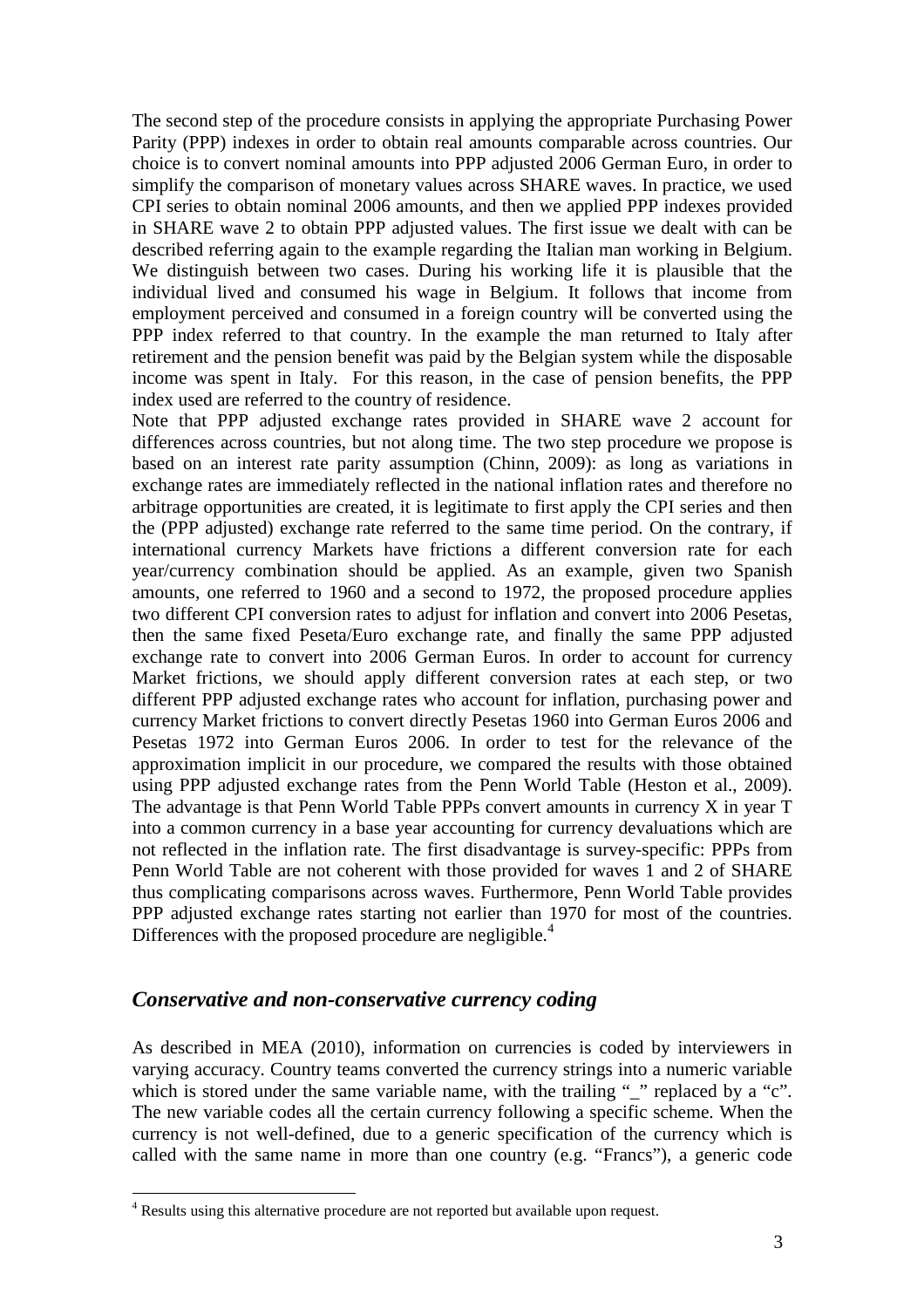name is assigned. In the case that it is not possible to identify currency from the string, information registered is converted into a numeric code that means "not codable" or "don't know" or "refuse".

The variable that results from this data cleaning procedure is the object of our study. Starting from it, we created two new variables. A conservative one preserves only the currencies allocated without doubts as specific country currencies; therefore, we dropped all the generic currency and all the information without currency code.

In order to obtain the non-conservative currency we first went through the original currency strings and detected observations that were likely to be typing mistakes, and recoded them. Then, we made two assumptions. First, if the currency was coded as generic (e.g. "Francs") we assigned the currency of the country in which the interview took place. Second, in the cases of not codable or missing information the currencies are coded on the basis of the year in which the amounts were perceived. This means that for countries belonging to the Euro area non codable or missing currencies for amounts perceived before 2002 are coded in the local currencies while these are coded in Euro for amounts perceived after 2002. East Germany requires special attention. For amounts perceived before 1990 the currency is coded as Mark of DDR; for amounts perceived between 1990 and 2002 the currency is coded as Deutsche Mark; for amounts perceived after 2002 the currency is coded as Euro.

## *Eastern European countries*

The 1989 transition of Eastern European countries to Market economies had implications also on the national currency exchange rates.

After the German reunification, pension benefits and salaries in East Germany started to be paid in Deutsche Mark (instead of DDR Marks). While we have no information on inflation in DDR before 1989 and therefore amounts prior to that date are not convertible for East German respondents, starting from 1990 we can use the same CPI both for East and West Germany.

In the case of Poland respondents got confused between new and old Zloty around the devaluation in 1995 and misreported amounts during the hyper inflation during the 80s and 90s, the Polish country team implemented a case by case adjustment procedure, based on the declared-to-average earnings ratio, that we applied to monetary variables before the conversion procedure. The Poland Statistical Centre publishes a long series of CPI, therefore as opposite to DDR there are no problems applying the proposed procedure. Notably, the transition from a socialist-style planned economy into a Market economy led to a jump in inflation rate in 1992.

The case of Czech Republic is similar to Poland: we have a long series of CPI. Note that when Czechoslovakia separated into Czech Republic and Slovakia, the currency in Czech Republic was not devaluated.

## *The transition to Euro in 2002*

As it is the case for the change of currency in Poland in 1995, in some cases around 2002 amounts are reported in local currency despite the fact that the string currency variable reports Euros, and vice versa.

Correcting this kind of misreporting via an automated procedure is quite difficult. Our choice then has been to implement adjustments on each amount and currency variable by visual inspection and comparison on the raw dataset. For the sake of the present paper, we limited such a correction to pension income variables used to test the procedure. While such a correction is relatively easy for some countries (e.g. Italy had a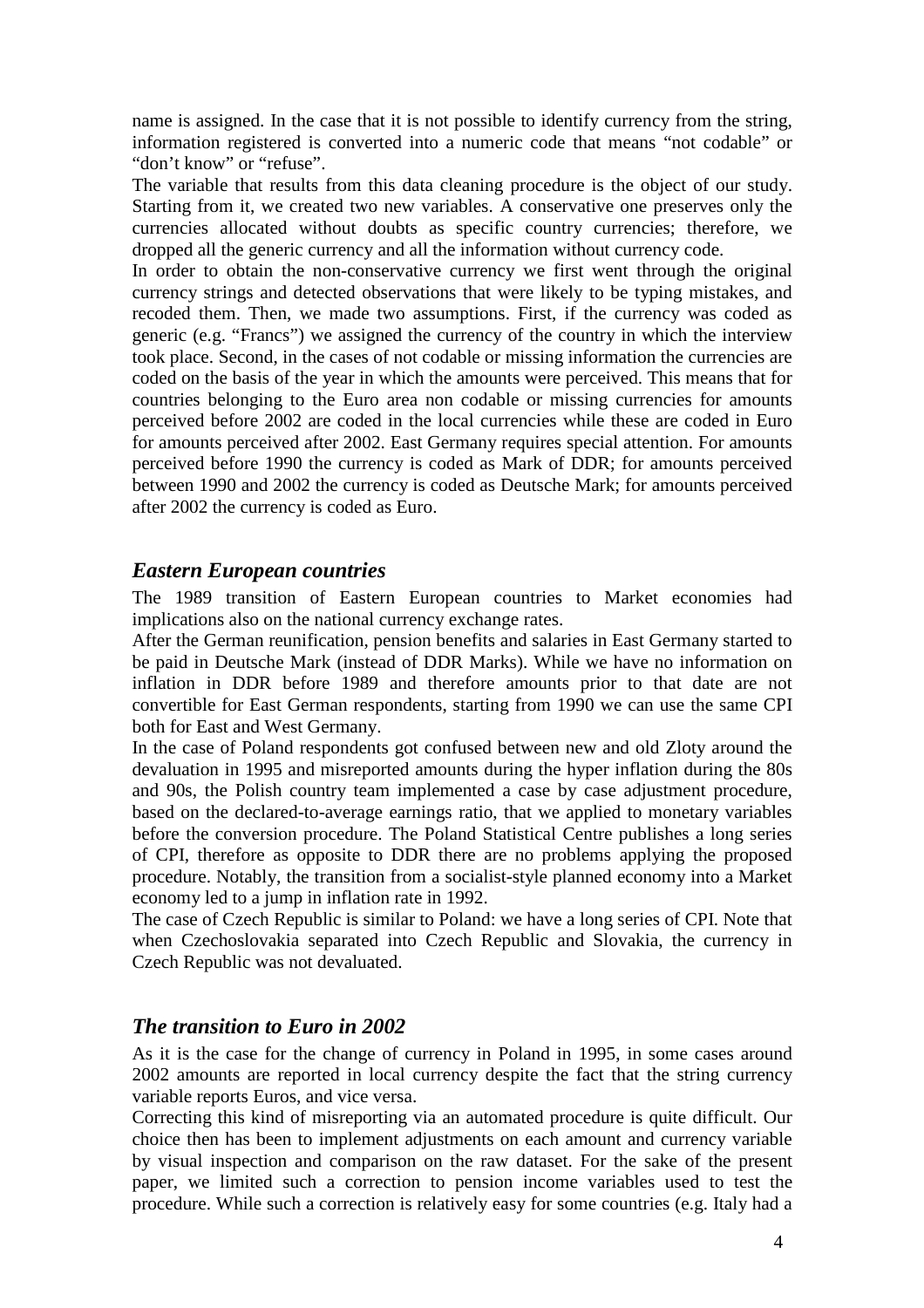Lira/Euro exchange rate close to 2000:1), it is far from straightforward for others, e.g. for Germany, who had a 2:1 Deutsche Mark/Euro exchange rate.

## *Testing the accuracy of the proposed procedure*

In order to test the accuracy of the procedure described above we focus on pension benefits variables. In wave 2, individuals who were retired from work were asked to report their monthly net income from each type of pension. In SHARELIFE, the same individuals interviewed in wave 2 are asked to report the first public, occupational or private pension benefit from work. Under the assumption that over a short time spell pension growth rate is comparable to the inflation rate, applying our procedure to the first pension benefit we should obtain a value comparable to what individuals report in wave 2. Lump-sum transfers that take place at the moment of retirement are potentially problematic. While presence and amount of lump sum transfers are explicitly asked in wave 2 (the specific question is EP081), this is not the case in SHARELIFE. We assumed that the first benefit reported in SHARELIFE does not contain any lump sum transfer. This assumption can be particularly strong for Nordic countries: given the specific pension system in Sweden and Denmark, the first benefit of SHARELIFE may considerably differ from the regular payment of a specific type of pension.

Being more specific, we compute total pension benefits from wave 2 summing up the following generated variables and excluding individuals for whom amounts were imputed:

| penly | Monthly public old age pension, previous year                                          |
|-------|----------------------------------------------------------------------------------------|
| pen2v | Monthly public early or pre-retirement pension, previous year. In Sweden, it refers to |
|       | invalidity and disability pension                                                      |
| pen8v | Monthly private (occupational) old age pension, previous year                          |
| pen9v | Monthly private (occupational) early retirement pension, previous year. In Sweden, it  |
|       | refers to unemployment insurance benefits                                              |

Interviews took place in 2005, 2006 and 2007. Variables are converted in 2006 nominal values, and then into PPP adjusted German Euros. We compare this value with the first benefit from question RE036 in SHARELIFE:

#### **RE036** PENSION BENEFIT WHEN RETIRED

Approximately, how much was your first total monthly benefit after taxes from social security or pensions?

[Interviewer remark: Enter sum of all pensions (public, occupational or private). Enter currency at next question]

We select individuals who retired in 2000 or later, interviewed both in wave 2 and in SHARELIFE and for which pensions in wave 2 and SHARELIFE are non-missing and greater than zero.

We present two sequences of tables. In tables 2 and 3 we show results on the conservative currency, before and after PPP adjustment. In tables 4 and 5 we report results relative to the non-conservative currency, which are useful to test the robustness of the procedure once we enlarge the sample with respect to the conservative one. Each table reports the number of observations used, mean,  $25<sup>th</sup>$  percentile, median and  $75<sup>th</sup>$ percentile of pension as reported in wave 2 (first column), first pension benefit from SHARELIFE (second column) and difference between the two (value of wave 2 benefit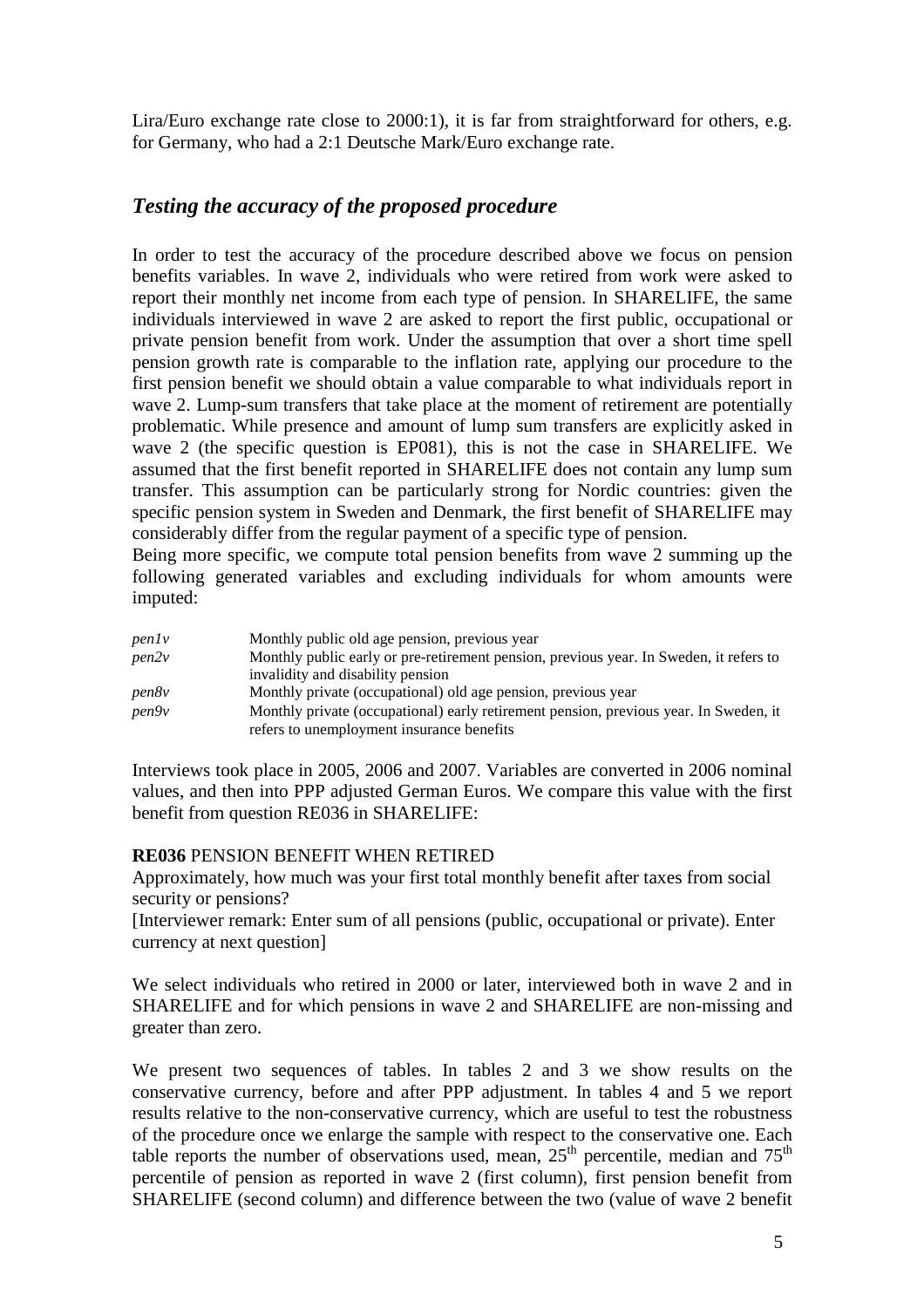minus value of SHARELIFE benefit), for each country and by gender. The key figure is the median of the difference (means are more sensitive to the presence of outliers).

In table 2 results obtained using the conservative currency and without applying PPP are presented. Looking at the subsample of men, the differences between the two variables (i.e. wave 2 benefits minus SHARELIFE benefits) are small: the SHARELIFE amounts corrected for inflations are very close to the one reported in wave 2 for most of the countries. Sweden, Denmark, the Netherlands, Switzerland and the Czech Republic are exceptions. The same conclusions are obtained looking at the subsample of women. Interestingly, the median differences are lower for women than for men. Table 3 presents the results using the conservative currency and applying the PPP: differences are now comparable across countries, with the only exception of Sweden that seems to have a substantially higher median difference than other countries. This may be due to the presence of lump sum transfers on the first benefit reported in SHARELIFE, as we explained. Using the PPP adjusted values we can compute the same statistics on the overall sample: the median difference is below 10 Euros, and remain below 200 Euros between the  $25<sup>th</sup>$  and  $75<sup>th</sup>$  percentile. As for men, the subsample of women shows that differences in non-Euro countries are comparable to those within the Euro-zone, except for Sweden.

In table 4 we present results obtained using the non-conservative currency and applying only CPI. As regards the subsample of men, the number of observations rises significantly for Austria, the Netherlands and Poland. Again we observe that values seem to diverge significantly for Sweden, Denmark, Switzerland and the Czech Republic. Comparing results with table 5, where values are PPP adjusted, again median in Sweden remains higher than in other countries. As regards the testing of the procedure, moving from the conservative to the broader definition for currencies does not alter the results. Note that the substantial growth in the number of observations for the Netherlands and Poland leads to an important improvement in the results for both countries. Referring to the subsample of women the increase in the sample size is again particularly evident for Austria and Poland.

## *Conclusions*

SHARELIFE collects information on several important aspects of respondents' life histories. The economic sections of the questionnaire contain questions regarding wages, pension benefits, house values and other monetary values. Given the retrospective structure of SHARELIFE, these economic variables refer to different points in time and are expressed in different currencies. In order to deal with the heterogeneity in time and in currencies we elaborate a procedure aimed to make these amounts comparable within and between countries. This paper describes the procedure and the results obtained testing the procedure on the pension benefits amounts.

The proposed procedure consists in two steps. First we account for inflation converting the nominal values using the appropriate CPI series. In the second step all the nominal values are converted into 2006 German Euros using the PPP adjusted exchange rates generated for SHARE.

In order to assess the accuracy of the procedure we compare first pension benefits from SHARELIFE with current benefits reported in SHARE wave 2. We first use a reduced sample over a short time spell, based on a conservative coding of currency. We then repeated the test with a more extensive currency coding.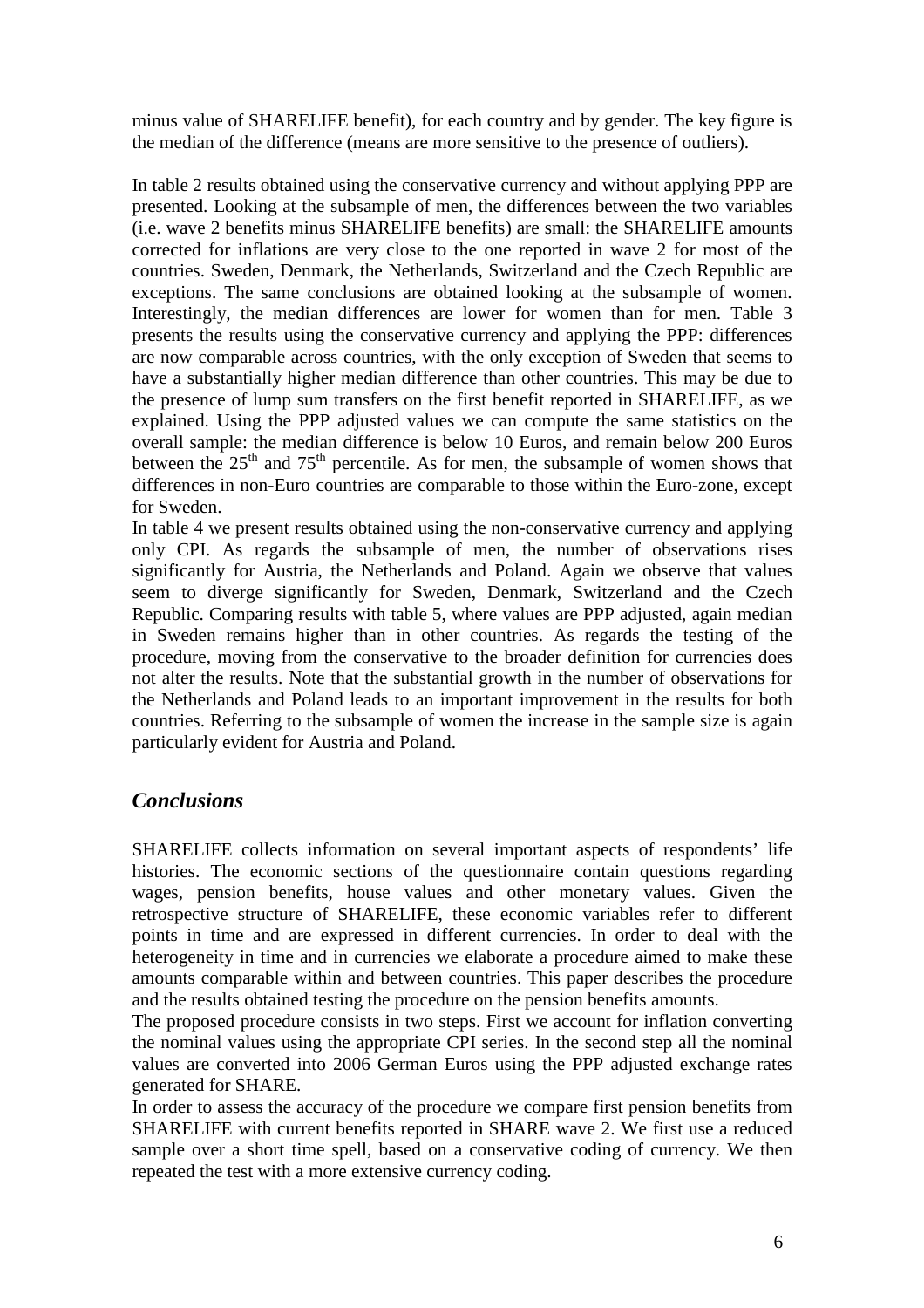Results highlight that using CPI series the differences between amounts reported in SHARELIFE and wave 2 are minimal for most countries. Once in the second step amounts are converted via PPP exchange rates into 2006 German Euros, differences turn small and comparable across all countries but in Sweden. This is possibly due to the presence of lump sum transfers on the first benefit.

## *Bibliography*

Börsch-Supan, Axel, Martina Brandt, Karsten Hank and Mathis Schröder (eds): "The Individual and the Welfare State. Life Histories in Europe". Springer: Heidelberg 2011.

Chinn, Menzie: "Interest Parity Conditions" in The Princeton Encyclopedia of the World Economy, K. A. Reinert and R. S. Rajan (eds). Princeton: Princeton University Press 2009.

Garcìa Ruiz, José Luis: "La inflación en la España del siglo XX: teorías y hechos", Boletin Economico de ICE, N. 2667, October 2000.

Heston, Alan, Robert Summers and Bettina Aten, Penn World Table Version 6.3, Center for International Comparisons of Production, Income and Prices at the University of Pennsylvania, August 2009.

MEA, Mannheim Research Institute for the Economics of Aging "SHARELIFE Release guide 1", technical report, 2010 http://www.shareproject.org/t3/share/fileadmin/pdf\_documentation/SHARELIFE\_release\_guide\_1.pdf.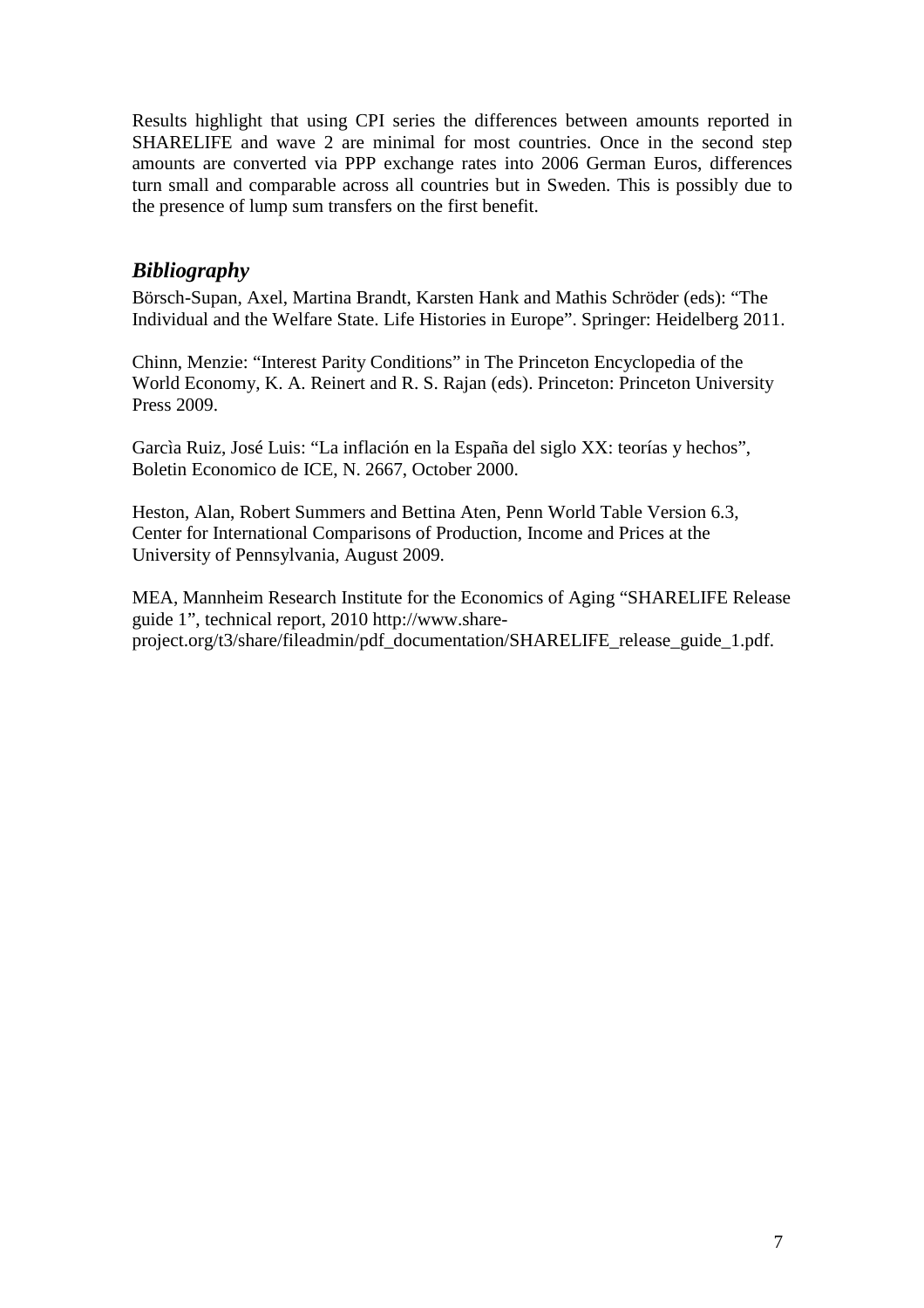## *Tables*

#### **Table 1: Consumer price indexes**

|                       |                   | <b>Data Source</b>                                                                     | <b>Data Source</b>                   |
|-----------------------|-------------------|----------------------------------------------------------------------------------------|--------------------------------------|
| Country               | <b>First Year</b> | (for data until 1955)                                                                  | (for data after 1955)                |
| Austria               | 1959              |                                                                                        | <b>OECD</b><br>(http://www.oecd.org) |
| <b>Belgium</b>        | 1952              | <b>Belgian Statistical Centre</b><br>(http://statbel.fgov.be)                          | OFCD<br>(http://www.oecd.org)        |
| <b>Czech Republic</b> | 1939              | National source<br>(http://www.czso.cz/eng/redakce.<br>nsf)                            | <b>OECD</b><br>(http://www.oecd.org) |
| <b>Denmark</b>        | 1902              | Danish Statistical Centre<br>(http://www.dst.dk)                                       | OFCD<br>(http://www.oecd.org)        |
| <b>France</b>         | 1902              | France-inflatio<br>(http://www.france-<br>inflation.com/inflation-depuis-<br>1901.php) | OECD<br>(http://www.oecd.org)        |
| Germany               | 1925              | Garcia Ruiz (2000)                                                                     | OECD<br>(http://www.oecd.org)        |
| Greece                | 1956              |                                                                                        | <b>OECD</b><br>(http://www.oecd.org) |
| <b>Italy</b>          | 1902              | Leonardo.it<br>(http://cronologia.leonardo.it/infla<br>tio.htm)                        | <b>OECD</b><br>(http://www.oecd.org) |
| <b>Netherlands</b>    | 1902              | <b>Dutch Statistical Centre</b><br>(http://www.cbs.nl)                                 | <b>OECD</b><br>(http://www.oecd.org) |
| <b>Poland</b>         | 1952              | <b>Polish Statistical Centre</b><br>(http://www.stat.gov.pl)                           | OFCD<br>(http://www.oecd.org)        |
| <b>Spain</b>          | 1902              | Garcia Ruiz (2000)                                                                     | <b>OECD</b><br>(http://www.oecd.org) |
| <b>Sweden</b>         | 1902              | Swedish Statistical Centre<br>(http://www.scb.se)                                      | <b>OECD</b><br>(http://www.oecd.org) |
| <b>Switzerland</b>    | 1956              |                                                                                        | <b>OECD</b><br>(http://www.oecd.org) |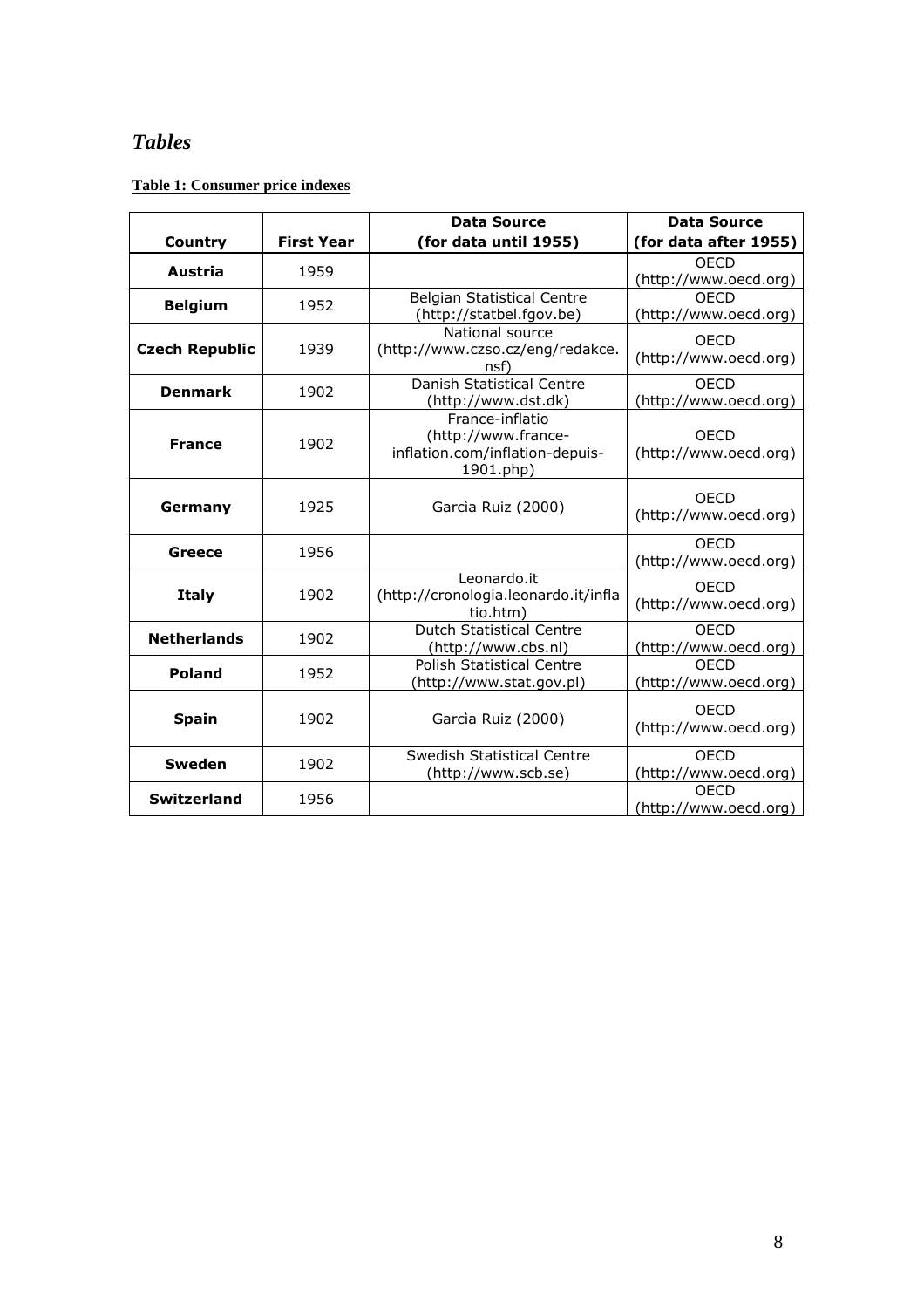**Table 2: Conservative currency, nominal value (i.e. currency converted in Euro and corrected with CPI 2006, no PPP)**

**Men**

| Country   | <b>Statistics</b> | <b>Total pension</b><br><b>Wave 2</b><br>(1) | <b>First benefit</b><br><b>SHARELIFE</b> | <b>Difference</b> |
|-----------|-------------------|----------------------------------------------|------------------------------------------|-------------------|
|           |                   |                                              | (2)                                      | $(1) - (2)$       |
| <b>SE</b> | n. obs            | 112                                          | 112                                      | 112               |
| (SEK)     | mean              | 9647.48                                      | 17353.31                                 | $-7705.83$        |
|           | 25th perc         | 8040.00                                      | 10978.19                                 | $-12015.00$       |
|           | median            | 9924.5                                       | 14600.32                                 | $-4704.87$        |
|           | 75th perc         | 11055.00                                     | 21520.62                                 | $-1683.04$        |
| DK        | n. obs            | 102                                          | 102                                      | 102               |
| (DKK)     | mean              | 10328.46                                     | 10956.14                                 | $-627.68$         |
|           | 25th perc         | 5770.00                                      | 7888.88                                  | $-4270.95$        |
|           | median            | 7595.00                                      | 10180.00                                 | $-1339.833$       |
|           | 75th perc         | 14277.00                                     | 12622.21                                 | 1700.00           |
| DE-W      | n. obs            | 95                                           | 95                                       | 95                |
| (EUR)     | mean              | 1772.12                                      | 1591.44                                  | 180.68            |
|           | 25th perc         | 1200.00                                      | 1100.00                                  | $-66,54$          |
|           | median            | 1761.00                                      | 1549.91                                  | 63.20             |
|           | 75th perc         | 2163.06                                      | 1974.27                                  | 434.59            |
| DE-E      | n. obs            | 20                                           | 20                                       | 20                |
| (EUR)     | mean              | 1544.78                                      | 1204.84                                  | 339.94            |
|           | 25th perc         | 812.80                                       | 840.73                                   | $-91.65$          |
|           | median            | 933.70                                       | 972.44                                   | 40.54             |
|           | 75th perc         | 1659.60                                      | 1360.63                                  | 78.14             |
| <b>NL</b> | n. obs            | 41                                           | 41                                       | 41                |
| (EUR)     | mean              | 2509.98                                      | 1067.16                                  | 1442.81           |
|           | 25th perc         | 1024.00                                      | 630.49                                   | 155.60            |
|           | median            | 1810.00                                      | 858.31                                   | 579.51            |
|           | 75th perc         | 2824.00                                      | 1384.48                                  | 1559.42           |
| <b>BE</b> | n. obs            | 134                                          | 134                                      | 134               |
| (EUR)     | mean              | 1581.80                                      | 1482.60                                  | 99.20             |
|           | 25th perc         | 1050.00                                      | 1019.34                                  | $-130.80$         |
|           | median            | 1475.00                                      | 1304.58                                  | $-26.88$          |
|           | 75th perc         | 1768.16                                      | 1834.81                                  | 115.20            |
| FR        | n. obs            | 92                                           | 92                                       | 92                |
| (EUR)     | mean              | 2386.98                                      | 1789.92                                  | 597.06            |
|           | 25th perc         | 1314.47                                      | 1059.33                                  | $-67.89$          |
|           | median            | 1779,75                                      | 1557.54                                  | 121.84            |
|           | 75th perc         | 2745.90                                      | 2473.90                                  | 583.73            |
| СH        | n. obs            | 54                                           | 54                                       | 54                |
| (CHF)     | mean              | 3580.25                                      | 4818.22                                  | $-1237.97$        |
|           | 25th perc         | 1750.00                                      | 1906.88                                  | $-2000.00$        |
|           | median            | 2775.00                                      | 3900.00                                  | $-271.14$         |
|           | 75th perc         | 4900.00                                      | 6194,24                                  | 178.74            |
| AT        | n. obs            | 35                                           | 35                                       | 35                |
| (EUR)     | mean              | 1477.10                                      | 1565.41                                  | $-88.30$          |
|           | 25th perc         | 1227.60                                      | 1140.00                                  | $-208.98$         |
|           | median            | 1400.00                                      | 1514.52                                  | $-42.75$          |
|           | 75th perc         | 1600.00                                      | 1723.40                                  | 155.52            |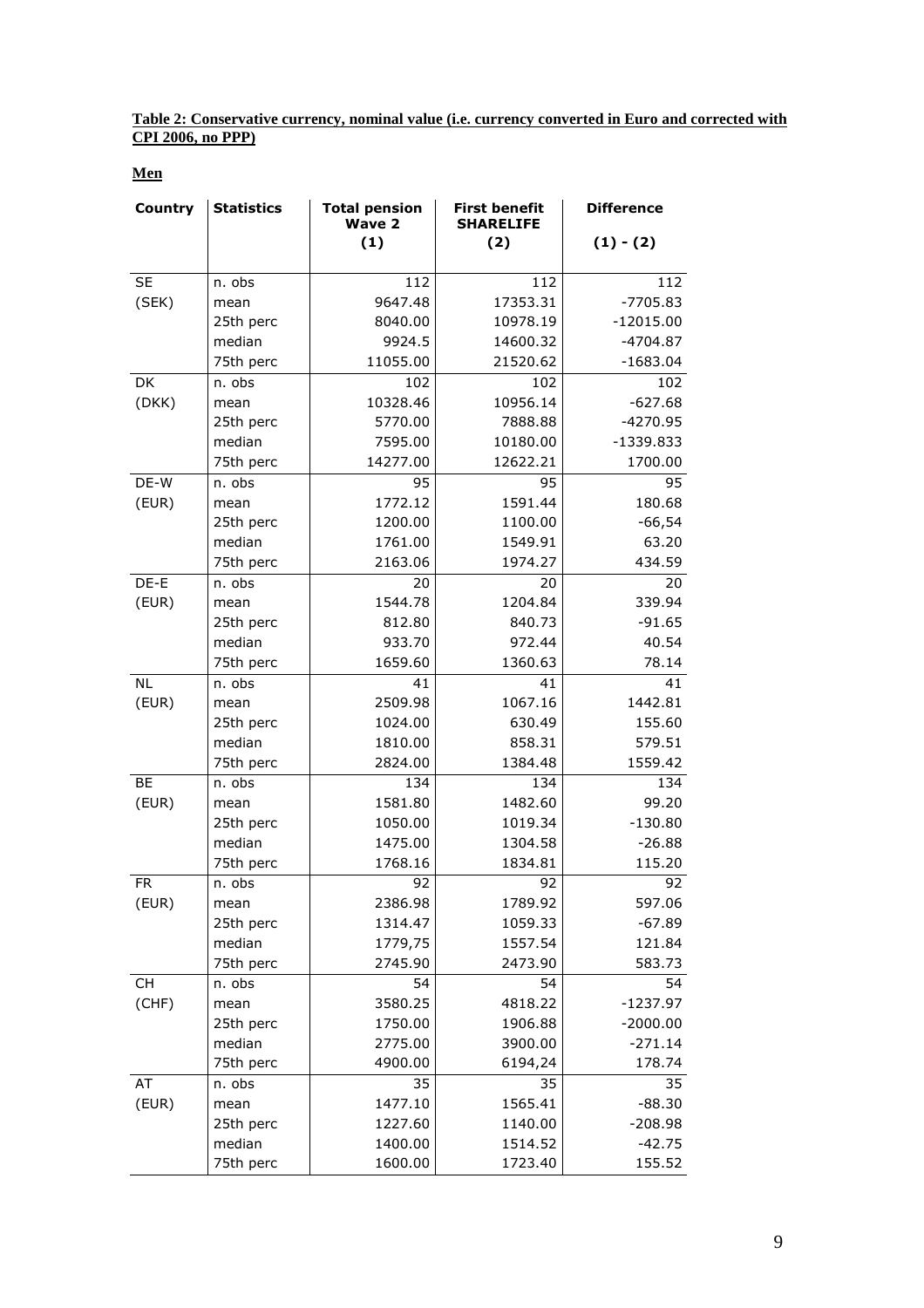| Country   | <b>Statistics</b> | <b>Total pension</b><br><b>Wave 2</b> | <b>First benefit</b><br><b>SHARELIFE</b> | <b>Difference</b> |
|-----------|-------------------|---------------------------------------|------------------------------------------|-------------------|
|           |                   | (1)                                   | (2)                                      | $(1) - (2)$       |
|           |                   |                                       |                                          |                   |
| IT        | n. obs            | 71                                    | 71                                       | 71                |
| (EUR)     | mean              | 1069.01                               | 1069.57                                  | $-0.56$           |
|           | 25th perc         | 730.00                                | 642.60                                   | $-102.22$         |
|           | median            | 900.00                                | 931.26                                   | 10.00             |
|           | 75th perc         | 1200.00                               | 1391.76                                  | 157.4             |
| ES        | n. obs            | 85                                    | 85                                       | 85                |
| (EUR)     | mean              | 1004.98                               | 869.70                                   | 135.28            |
|           | 25th perc         | 530.00                                | 517.00                                   | $-66.74$          |
|           | median            | 810.00                                | 815.68                                   | 20.74             |
|           | 75th perc         | 1140.00                               | 1093,97                                  | 156.28            |
| <b>GR</b> | n. obs            | 65                                    | 65                                       | 65                |
| (EUR)     | mean              | 972.25                                | 1063.80                                  | $-91.55$          |
|           | 25th perc         | 580.00                                | 629.30                                   | $-193.04$         |
|           | median            | 800.00                                | 946.47                                   | $-54.00$          |
|           | 75th perc         | 1300.00                               | 1343.13                                  | 67.91             |
| PL        | n. obs            | 7                                     | 7                                        | $\overline{7}$    |
| (PLN)     | mean              | 1070.00                               | 59935.94                                 | $-53865.94$       |
|           | 25th perc         | 520.00                                | 400.00                                   | $-114.38$         |
|           | median            | 650.00                                | 1518.11                                  | 81.89             |
|           | 75th perc         | 1600.00                               | 1951.85                                  | 174.46            |
| CZ        | n. obs            | 114                                   | 114                                      | 114               |
| (CZK)     | mean              | 9625.06                               | 9006.82                                  | 718.25            |
|           | 25th perc         | 8661.5                                | 7340.06                                  | $-461.51$         |
|           | median            | 9388.35                               | 8908.47                                  | 702.09            |
|           | 75th perc         | 10190.00                              | 10100.00                                 | 1528.50           |

| Country   | <b>Statistics</b> | <b>Total pension</b><br>Wave 2 | <b>First benefit</b><br><b>SHARELIFE</b> | <b>Difference</b> |
|-----------|-------------------|--------------------------------|------------------------------------------|-------------------|
|           |                   | (1)                            | (2)                                      | $(1) - (2)$       |
| <b>SE</b> | n. obs            | 97                             | 97                                       | 97                |
| (SEK)     | mean              | 8473.94                        | 11027.88                                 | $-2553.94$        |
|           | 25th perc         | 6700.33                        | 7532,21                                  | $-4542.88$        |
|           | median            | 8370.00                        | 10050.00                                 | $-1468.84$        |
|           | 75th perc         | 9900.00                        | 13366.49                                 | $-63.14$          |
| DK        | n. obs            | 69                             | 69                                       | 69                |
| (DKK)     | mean              | 9006.17                        | 8964.50                                  | 41.67             |
|           | 25th perc         | 5330.00                        | 6611.21                                  | $-1834.00$        |
|           | median            | 7570.00                        | 7936.76                                  | 206.00            |
|           | 75th perc         | 11600.00                       | 9963.85                                  | 2155.94           |
| DE-W      | n. obs            | 34                             | 34                                       | 34                |
| (EUR)     | mean              | 934.71                         | 967.50                                   | $-32.79$          |
|           | 25th perc         | 410.00                         | 551.88                                   | $-60.00$          |
|           | median            | 821,40                         | 705.09                                   | $-0.64$           |
|           | 75th perc         | 1117.60                        | 1424.24                                  | 53.86             |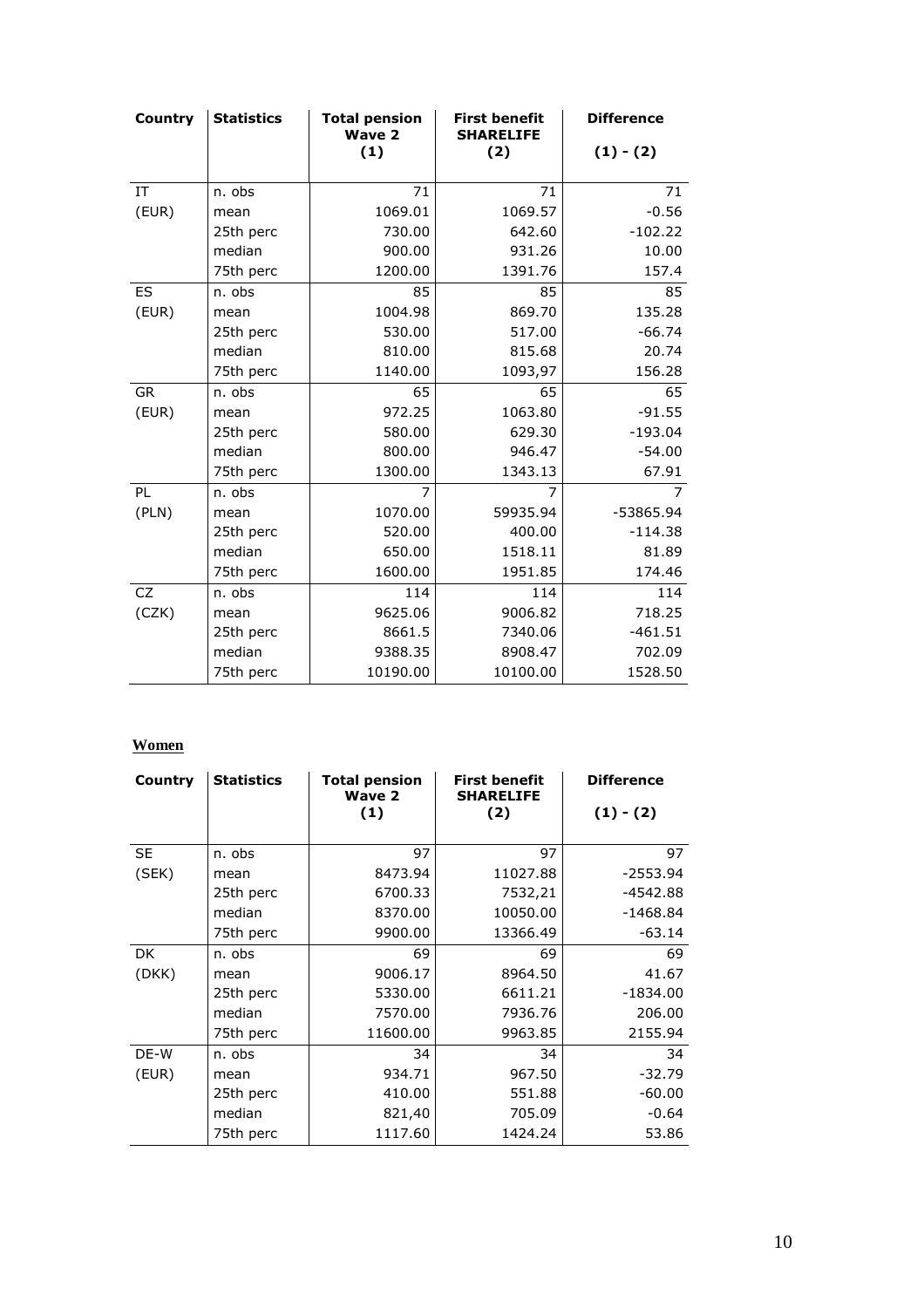| <b>Country</b> | <b>Statistics</b> | <b>Total pension</b><br><b>Wave 2</b> | <b>First benefit</b><br><b>SHARELIFE</b> | <b>Difference</b> |
|----------------|-------------------|---------------------------------------|------------------------------------------|-------------------|
|                |                   | (1)                                   | (2)                                      | $(1) - (2)$       |
| DE-E           | n. obs            | 20                                    | 20                                       | 20                |
| (EUR)          |                   | 819.95                                | 803.27                                   | 16.68             |
|                | mean<br>25th perc | 700.00                                | 674.73                                   | $-32.73$          |
|                | median            | 771.00                                | 775.18                                   | $-8.87$           |
|                | 75th perc         |                                       |                                          |                   |
|                |                   | 929.31                                | 923.43                                   | 64.67             |
| NL.            | n. obs            | 12                                    | 12                                       | 12                |
| (EUR)          | mean              | 1138.92                               | 674.90                                   | 464.02            |
|                | 25th perc         | 686.50                                | 528.97                                   | $-86.45$          |
|                | median            | 925.00                                | 715.14                                   | 314.00            |
|                | 75th perc         | 1280.50                               | 824.85                                   | 832.93            |
| BE             | n. obs            | 61                                    | 61                                       | 61                |
| (EUR)          | mean              | 1445.36                               | 1260.19                                  | 185.17            |
|                | 25th perc         | 1000.00                               | 1000.00                                  | $-69.94$          |
|                | median            | 1321.00                               | 1269.79                                  | 5.86              |
|                | 75th perc         | 1600.00                               | 1574,38                                  | 133.62            |
| <b>FR</b>      | n. obs            | 68                                    | 68                                       | 68                |
| (EUR)          | mean              | 1502.78                               | 1354.72                                  | 148.05            |
|                | 25th perc         | 810.04                                | 716.98                                   | $-69.78$          |
|                | median            | 1371.42                               | 1189.29                                  | 20.70             |
|                | 75th perc         | 2034.51                               | 1972.88                                  | 178.95            |
| CH             | n. obs            | 40                                    | 40                                       | 40                |
| (CHF)          | mean              | 2711.69                               | 2436.49                                  | 275.20            |
|                | 25th perc         | 1475.00                               | 1477.39                                  | $-331.06$         |
|                | median            | 1922.44                               | 1800,47                                  | $-35.96$          |
|                | 75th perc         | 2838.05                               | 2864.84                                  | 594.43            |
| AT             | n. obs            | 22                                    | 22                                       | 22                |
| (EUR)          | mean              | 1169.55                               | 1140.18                                  | 29.37             |
|                | 25th perc         | 735.00                                | 741,37                                   | $-116.48$         |
|                | median            | 975.00                                | 1015.68                                  | $-7.28$           |
|                | 75th perc         | 1462.89                               | 1548.68                                  | 48.24             |
| IT             | n. obs            | 33                                    | 33                                       | 33                |
| (EUR)          | mean              | 748.31                                | 687.74                                   | $-60.57$          |
|                | 25th perc         | 420.00                                | 418.02                                   | $-41.00$          |
|                | median            | 600.00                                | 535.30                                   | 2.95              |
|                | 75th perc         | 1000.00                               | 1097.35                                  | 124.53            |
| ES             | n. obs            | 15                                    | 15                                       | 15                |
| (EUR)          | mean              | 632.62                                | 848.39                                   | $-215.77$         |
|                | 25th perc         | 466.00                                | 438.79                                   | $-120.40$         |
|                | median            | 500.00                                | 609.28                                   | 20.00             |
|                | 75th perc         | 800.00                                | 937.35                                   | 100.00            |
| GR             | n. obs            | 25                                    | 25                                       | 25                |
| (EUR)          | mean              | 759.20                                | 754.59                                   | $-4.60$           |
|                | 25th perc         | 540.00                                | 500.00                                   | $-166.04$         |
|                | median            | 700.00                                | 635.04                                   | $-6.97$           |
|                | 75th perc         | 850.00                                | 886.82                                   | 175.77            |
| PL             | n. obs            | 7                                     | 7                                        | 7                 |
| (PLN)          | mean              | 863.90                                | 823.19                                   | 40.72             |
|                | 25th perc         | 590.00                                | 388.36                                   | $-258.10$         |
|                | median            | 987.00                                | 694.96                                   | 14.38             |
|                | 75th perc         | 1010.00                               | 1268.10                                  | 235.04            |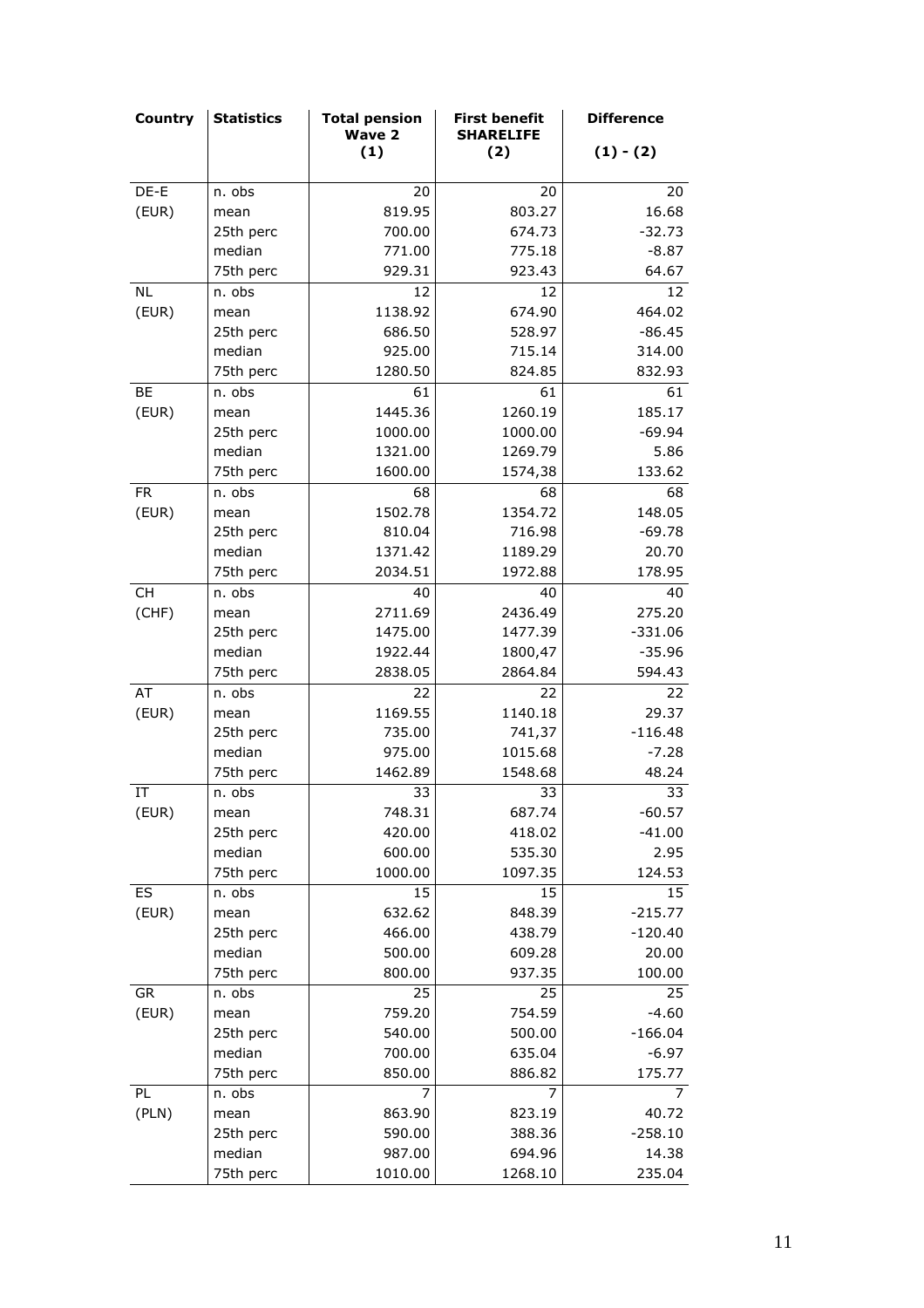| Country | <b>Statistics</b> | <b>Total pension</b><br>Wave 2<br>(1) | <b>First benefit</b><br><b>SHARELIFE</b><br>(2) | <b>Difference</b><br>$(1) - (2)$ |
|---------|-------------------|---------------------------------------|-------------------------------------------------|----------------------------------|
| CZ.     | n. obs            | 152                                   | 152                                             | 152                              |
| (CZK)   | mean              | 8140.62                               | 7797.57                                         | 343.05                           |
|         | 25th perc         | 7200.00                               | 6593.98                                         | $-319.39$                        |
|         | median            | 8000.00                               | 7649.16                                         | 361.10                           |
|         | 75th perc         | 8850.00                               | 8800.00                                         | 1207.97                          |

#### **Table 3 Conservative currency, PPP adjusted (i.e. complete procedure)**

| Country   | <b>Statistics</b> | <b>Total pension</b><br>Wave 2 | <b>First benefit</b><br><b>SHARELIFE</b> | <b>Difference</b> |
|-----------|-------------------|--------------------------------|------------------------------------------|-------------------|
|           |                   | (1)                            | (2)                                      | $(1) - (2)$       |
| <b>SE</b> | n. obs            | 112                            | 112                                      | 112               |
|           | mean              | 909.44                         | 1635.85                                  | $-726.41$         |
|           | 25th perc         | 757.91                         | 1034.89                                  | $-1132.62$        |
|           | median            | 935.56                         | 1376.33                                  | $-443.52$         |
|           | 75th perc         | 1042.13                        | 2028.69                                  | $-158.66$         |
| DK        | n. obs            | 102                            | 102                                      | 102               |
|           | mean              | 1016.81                        | 1078.60                                  | $-61.79$          |
|           | 25th perc         | 568.04                         | 776.64                                   | $-420.46$         |
|           | median            | 747.71                         | 1002.19                                  | $-131.90$         |
|           | 75th perc         | 1405.53                        | 1242.62                                  | 167.36            |
| DE-W      | n. obs            | $\overline{95}$                | $\overline{95}$                          | $\overline{95}$   |
|           | mean              | 1744.64                        | 1566.76                                  | 177.88            |
|           | 25th perc         | 1181.39                        | 1082.94                                  | $-65.51$          |
|           | median            | 1733.69                        | 1525.87                                  | 62.22             |
|           | 75th perc         | 2129.52                        | 1943.66                                  | 427.85            |
| DE-E      | n. obs            | 20                             | 20                                       | 20                |
|           | mean              | 1520.83                        | 1182.16                                  | 334.67            |
|           | 25th perc         | 800.20                         | 827.69                                   | $-90.22$          |
|           | median            | 919.23                         | 957.36                                   | $-39.91$          |
|           | 75th perc         | 1633.87                        | 1339.53                                  | 76.92             |
| <b>NL</b> | n. obs            | 41                             | 41                                       | 41                |
|           | mean              | 2504.12                        | 1064.67                                  | 1439.44           |
|           | 25th perc         | 1021.61                        | 629.02                                   | $-155.24$         |
|           | median            | 1805.77                        | 856.31                                   | 578.16            |
|           | 75th perc         | 2817.41                        | 1381.25                                  | 1555.78           |
| BE        | n. obs            | 134                            | 134                                      | 134               |
|           | mean              | 1539.59                        | 1443.03                                  | 96.55             |
|           | 25th perc         | 1021.98                        | 992.13                                   | $-127.31$         |
|           | median            | 1435.63                        | 1269.77                                  | $-26.16$          |
|           | 75th perc         | 1720.97                        | 1785.84                                  | 112.12            |
| <b>FR</b> | n. obs            | 92                             | 92                                       | 92                |
|           | mean              | 2325.72                        | 1743.98                                  | 581.74            |
|           | 25th perc         | 1280.74                        | 1032.14                                  | $-66.14$          |
|           | median            | 1734.07                        | 1517.56                                  | 118.71            |
|           | 75th perc         | 2675.43                        | 2410.41                                  | 569.75            |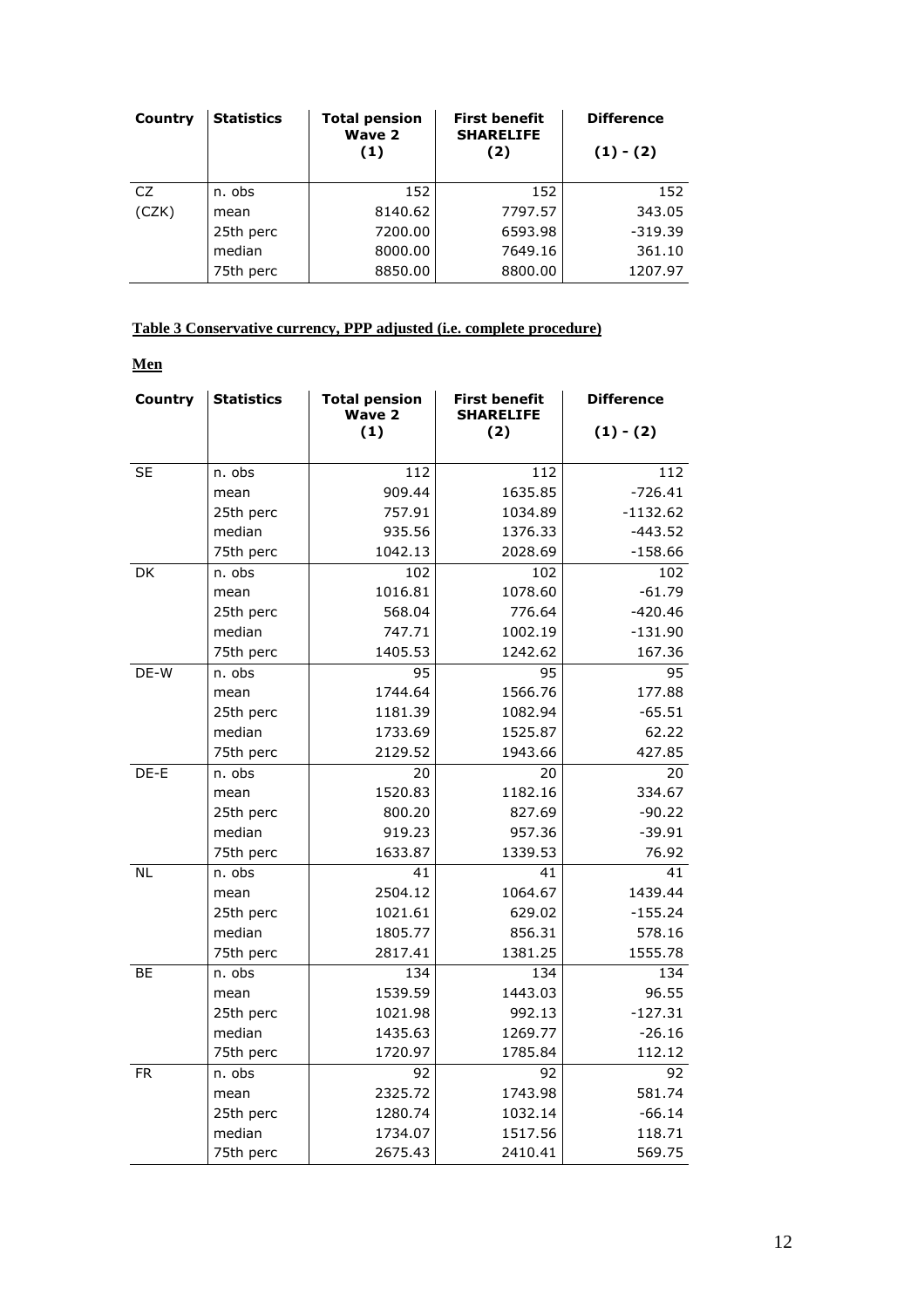| <b>Country</b> | <b>Statistics</b> | <b>Total pension</b><br>Wave 2 | <b>First benefit</b><br><b>SHARELIFE</b> | <b>Difference</b> |
|----------------|-------------------|--------------------------------|------------------------------------------|-------------------|
|                |                   | (1)                            | (2)                                      | $(1) - (2)$       |
| <b>CH</b>      | n. obs            | 54                             | 54                                       | 54                |
|                | mean              | 1697.11                        | 2283.93                                  | $-586.82$         |
|                | 25th perc         | 829.53                         | 903.90                                   | $-948.04$         |
|                | median            | 1315.40                        | 1848.67                                  | $-128.53$         |
|                | 75th perc         | 2322.69                        | 2936.19                                  | 84.73             |
| AT             | n. obs            | 35                             | 35                                       | 35                |
|                | mean              | 1483.86                        | 1572.56                                  | $-88.70$          |
|                | 25th perc         | 1233.21                        | 1145.21                                  | $-209.93$         |
|                | median            | 1406.40                        | 1521.44                                  | $-42.94$          |
|                | 75th perc         | 1607.31                        | 1731.27                                  | 156.23            |
| IT             | n. obs            | 71                             | 71                                       | 71                |
|                | mean              | 1047.12                        | 1047.66                                  | $-0.54$           |
|                | 25th perc         | 715.05                         | 629.44                                   | $-100.12$         |
|                | median            | 881.57                         | 912.19                                   | 9.79              |
|                | 75th perc         | 1175.42                        | 1363.26                                  | 154.18            |
| ES             | n. obs            | 85                             | 85                                       | 85                |
|                | mean              | 1141.55                        | 987.89                                   | 153.66            |
|                | 25th perc         | 602.02                         | 587.25                                   | $-75.75$          |
|                | median            | 920.07                         | 926.52                                   | 23.56             |
|                | 75th perc         | 1294.91                        | 1242.63                                  | 177.52            |
| <b>GR</b>      | n. obs            | 65                             | 65                                       | 65                |
|                | mean              | 1172.20                        | 1282.59                                  | $-110.38$         |
|                | 25th perc         | 699.28                         | 758.72                                   | $-232.73$         |
|                | median            | 964.53                         | 1141.12                                  | $-65.10$          |
|                | 75th perc         | 1567.36                        | 1619.36                                  | 81.88             |
| PL             | n. obs            | 7                              | 7                                        | 7                 |
|                | mean              | 518.23                         | 26606.97                                 | $-26088.74$       |
|                | 25th perc         | 251.85                         | 193.73                                   | $-55.40$          |
|                | median            | 314.81                         | 735.26                                   | 39.66             |
|                | 75th perc         | 774.92                         | 945.34                                   | 84.50             |
| <b>CZ</b>      | n. obs            | 114                            | 114                                      | 114               |
|                | mean              | 650.80                         | 602.73                                   | 48.06             |
|                | 25th perc         | 579.63                         | 491.20                                   | $-30.88$          |
|                | median            | 628.27                         | 596.15                                   | 46.98             |
|                | 75th perc         | 681.91                         | 675.89                                   | 102.29            |
| Total          | n. obs            | 1027                           | 1027                                     | 1027              |
|                | mean              | 1357.00                        | 1497.87                                  | $-140.88$         |
|                | 25th perc         | 711.34                         | 750.10                                   | $-197.89$         |
|                | median            | 1042.13                        | 1116.22                                  | $-7.23$           |
|                | 75th perc         | 1590.24                        | 1627.14                                  | 177.41            |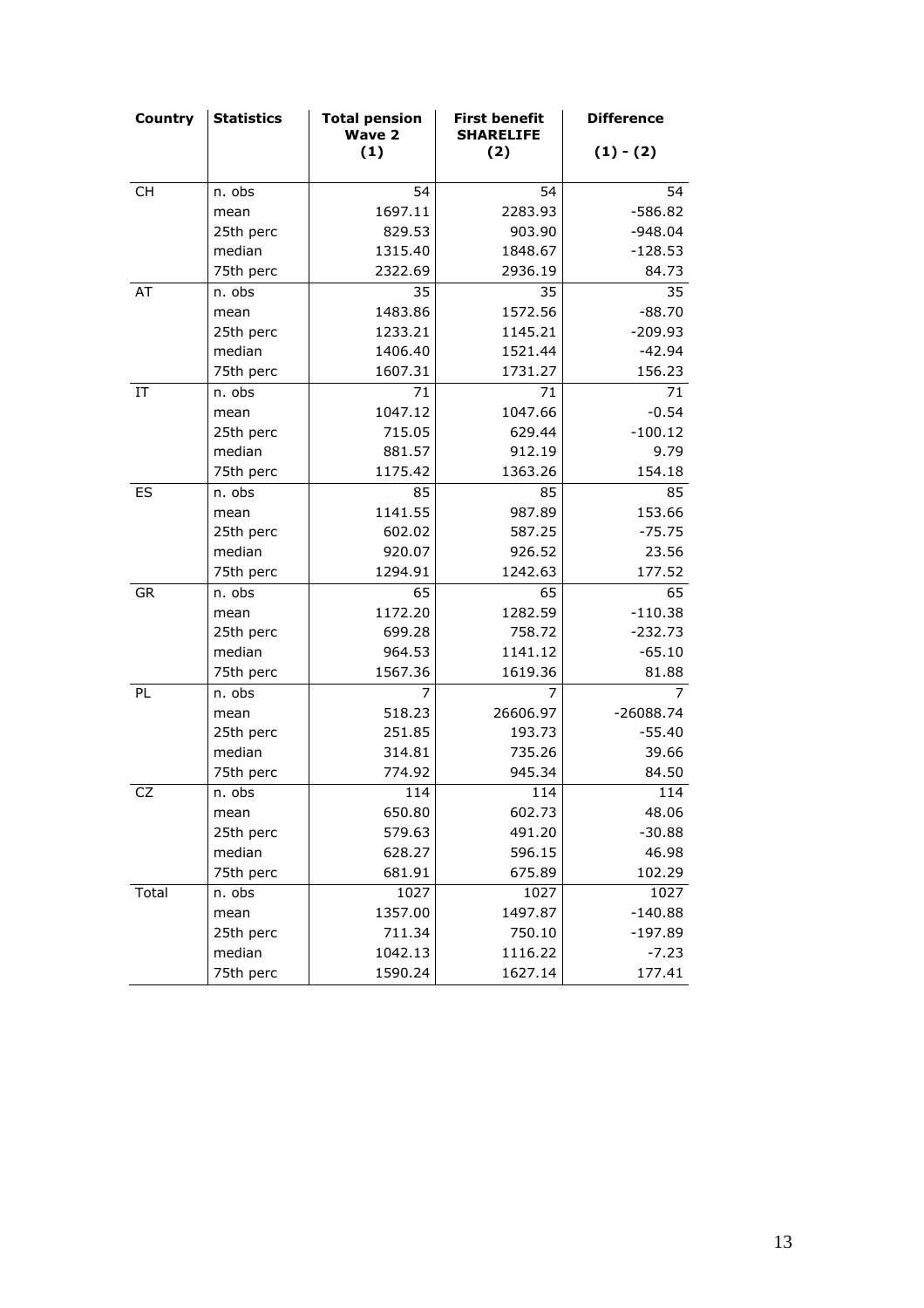| Country   | <b>Statistics</b> | <b>Total pension</b><br><b>Wave 2</b> | <b>First benefit</b><br><b>SHARELIFE</b> | <b>Difference</b> |
|-----------|-------------------|---------------------------------------|------------------------------------------|-------------------|
|           |                   | (1)                                   | (2)                                      | $(1) - (2)$       |
| <b>SE</b> | n. obs            | 97                                    | 97                                       | 97                |
|           | mean              | 798.82                                | 1039.57                                  | $-240.75$         |
|           | 25th perc         | 631.62                                | 710.04                                   | $-428.24$         |
|           | median            | 789.02                                | 947.39                                   | $-138.46$         |
|           | 75th perc         | 933.25                                | 1260.02                                  | $-5.95$           |
| DK        | n. obs            | 69                                    | 69                                       | 69                |
|           | mean              | 886.63                                | 882.53                                   | 4.10              |
|           | 25th perc         | 524.72                                | 650.86                                   | $-180.55$         |
|           | median            | 745.25                                | 781.35                                   | 20.28             |
|           | 75th perc         | 1142.00                               | 954.33                                   | 212.25            |
| DE-W      | n. obs            | 34                                    | 34                                       | 34                |
|           | mean              | 920.22                                | 952.50                                   | $-32.28$          |
|           | 25th perc         | 403.64                                | 543.32                                   | $-59.07$          |
|           | median            | 808.66                                | 694.16                                   | $-0.63$           |
|           | 75th perc         | 1100.27                               | 1402.16                                  | 53.02             |
| DE-E      | n. obs            | 20                                    | 20                                       | 20                |
|           | mean              | 807.24                                | 790.81                                   | 16.43             |
|           | 25th perc         | 689.15                                | 664.26                                   | $-32.22$          |
|           | median            | 759.04                                | 763.16                                   | $-8.73$           |
|           | 75th perc         | 914.90                                | 909.11                                   | 63.67             |
| <b>NL</b> | n. obs            | 12                                    | 12                                       | 12                |
|           | mean              | 1136.26                               | 673.32                                   | 462.93            |
|           | 25th perc         | 684.90                                | 527.74                                   | $-86.25$          |
|           | median            | 922.84                                | 713.47                                   | 313.27            |
|           | 75th perc         | 1277.51                               | 822.92                                   | 830.98            |
| BE        | n. obs            | 61                                    | 61                                       | 61                |
|           | mean              | 1406.79                               | 1226.56                                  | 180.23            |
|           | 25th perc         | 973.31                                | 973.31                                   | $-68.07$          |
|           | median            | 1285.74                               | 1235.90                                  | 5.70              |
|           | 75th perc         | 1557.30                               | 1532.36                                  | 130.05            |
| <b>FR</b> | n. obs            | 68                                    | 68                                       | 68                |
|           | mean              | 1464.21                               | 1319.96                                  | 144.25            |
|           | 25th perc         | 789.25                                | 698.58                                   | $-67.99$          |
|           | median            | 1336.23                               | 1158.77                                  | 20.17             |
|           | 75th perc         | 1982.29                               | 1922.25                                  | 174.36            |
| CH        | n. obs            | 40                                    | 40                                       | 40                |
|           | mean              | 1285.39                               | 1154.94                                  | 130.45            |
|           | 25th perc         | 699.18                                | 700.31                                   | $-156.93$         |
|           | median            | 911.27                                | 853.46                                   | $-17.05$          |
|           | 75th perc         | 1345.29                               | 1357.99                                  | 281.77            |
| AT        | n. obs            | 22                                    | 22                                       | 22                |
|           | mean              | 1174.89                               | 1145.39                                  | 29.50             |
|           | 25th perc         | 738.35                                | 744.76                                   | $-117.01$         |
|           | median            | 979.46                                | 1020.32                                  | $-7.32$           |
|           | 75th perc         | 1469.57                               | 1555.76                                  | 48.47             |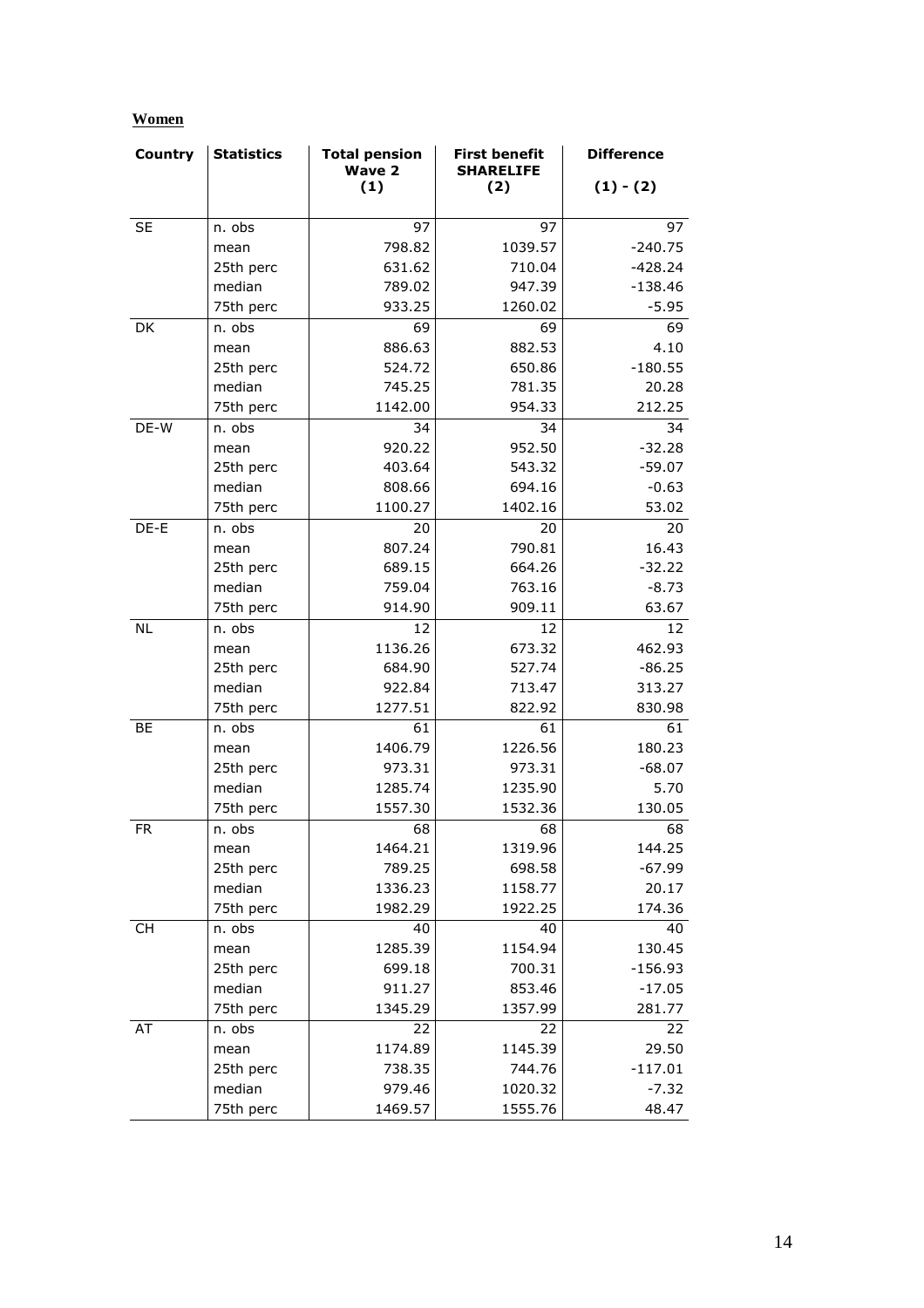| Country   | <b>Statistics</b> | <b>Total pension</b><br><b>Wave 2</b> | <b>First benefit</b><br><b>SHARELIFE</b> | <b>Difference</b> |
|-----------|-------------------|---------------------------------------|------------------------------------------|-------------------|
|           |                   | (1)                                   | (2)                                      | $(1) - (2)$       |
| IT        | n. obs            | 33                                    | 33                                       | 33                |
|           | mean              | 732.98                                | 673.66                                   | 59.32             |
|           | 25th perc         | 411.40                                | 409.45                                   | $-40.16$          |
|           | median            | 587.71                                | 524.33                                   | 2.89              |
|           | 75th perc         | 979.52                                | 1074.87                                  | 121.98            |
| ES        | n. obs            | 15                                    | 15                                       | 15                |
|           | mean              | 718.59                                | 963.67                                   | $-245.09$         |
|           | 25th perc         | 529.32                                | 498.41                                   | $-136.76$         |
|           | median            | 567.94                                | 692.07                                   | 22.72             |
|           | 75th perc         | 908.71                                | 1064.73                                  | 113.59            |
| <b>GR</b> | n. obs            | 25                                    | 25                                       | 25                |
|           | mean              | 915.34                                | 909.78                                   | $-5.55$           |
|           | 25th perc         | 651.06                                | 602.83                                   | $-200.19$         |
|           | median            | 843.96                                | 765.65                                   | $-8.41$           |
|           | 75th perc         | 1024.81                               | 1069.20                                  | 211.91            |
| PL        | n. obs            | 7                                     | 7                                        | $\overline{7}$    |
|           | mean              | 418.42                                | 398.69                                   | 19.72             |
|           | 25th perc         | 285.75                                | 188.09                                   | $-125.00$         |
|           | median            | 478.03                                | 336.59                                   | 6.96              |
|           | 75th perc         | 489.17                                | 614.17                                   | 113.84            |
| <b>CZ</b> | n. obs            | 152                                   | 152                                      | 152               |
|           | mean              | 544.77                                | 521.81                                   | 22.96             |
|           | 25th perc         | 481.82                                | 441.27                                   | $-21.37$          |
|           | median            | 535.36                                | 511.88                                   | 24.16             |
|           | 75th perc         | 592.24                                | 588.89                                   | 80.83             |
| Total     | n. obs            | 655                                   | 655                                      | 655               |
|           | mean              | 925.13                                | 909.20                                   | $-15.93$          |
|           | 25th perc         | 540.01                                | 516.48                                   | $-98.66$          |
|           | median            | 718.67                                | 735.26                                   | 0.00              |
|           | 75th perc         | 1090.00                               | 1160.63                                  | 104.17            |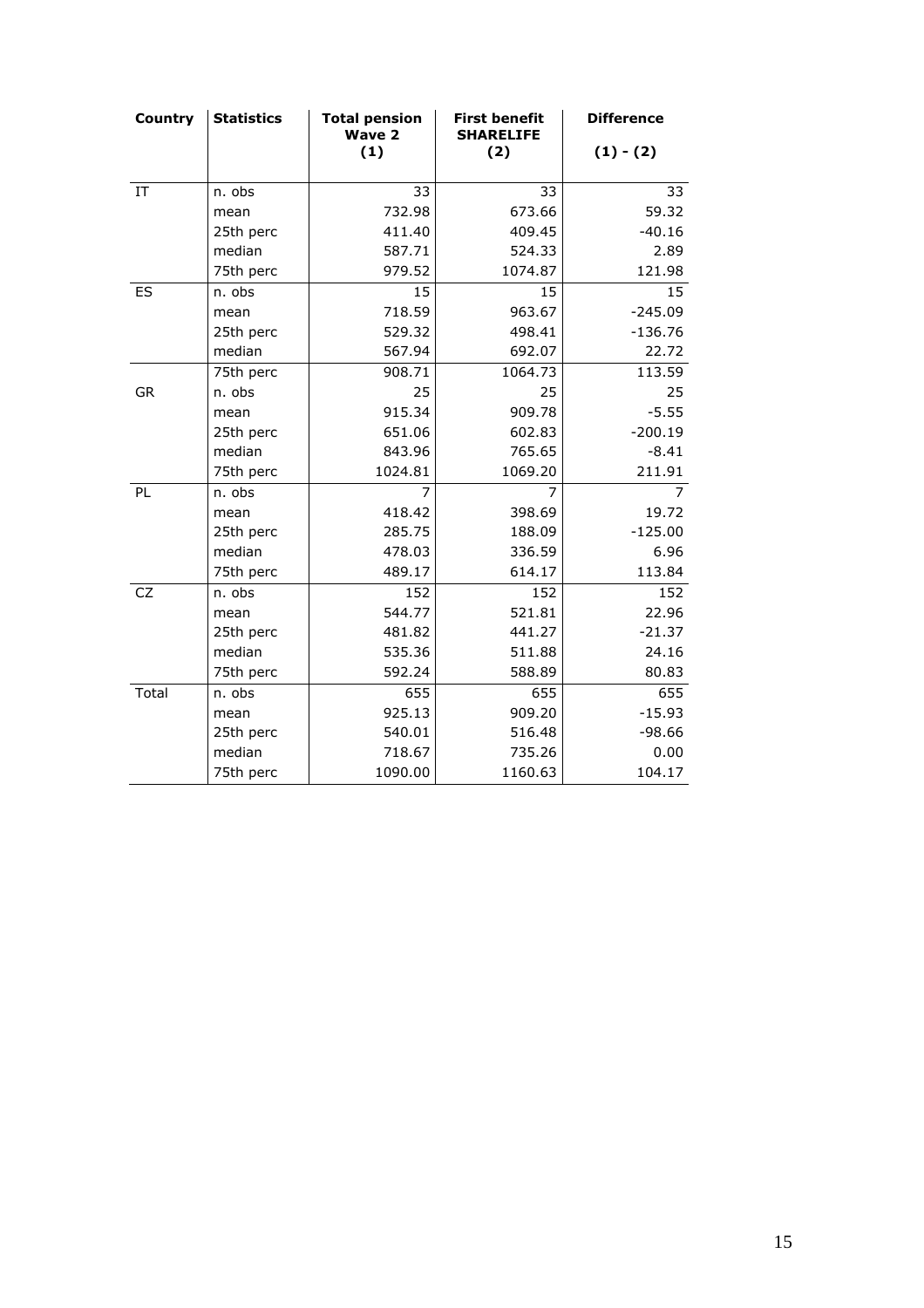**Table 4: Non conservative currency, nominal value (i.e. currency converted in Euro and corrected with CPI 2006, no PPP)**

**Men**

| Country   | <b>Statistics</b> | <b>Total pension</b><br><b>Wave 2</b> | <b>First benefit</b><br><b>SHARELIFE</b> | <b>Difference</b> |
|-----------|-------------------|---------------------------------------|------------------------------------------|-------------------|
|           |                   | (1)                                   | (2)                                      | $(1) - (2)$       |
| <b>SE</b> | n. obs            | 114                                   | 114                                      | 114               |
| (SEK)     | mean              | 9595.17                               | 17337.92                                 | $-7742.76$        |
|           | 25th perc         | 8000.00                               | 11099.22                                 | $-12060.00$       |
|           | median            | 9798.75                               | 14600.32                                 | $-4826.20$        |
|           | 75th perc         | 11055.00                              | 215220.62                                | $-1857.15$        |
| DK        | n. obs            | 102                                   | 102                                      | 102               |
| (DKK)     | mean              | 10328.46                              | 10956.14                                 | $-627.68$         |
|           | 25th perc         | 5770.00                               | 7888.88                                  | $-4270.95$        |
|           | median            | 7595.00                               | 10180.00                                 | $-1339.83$        |
|           | 75th perc         | 14277.00                              | 12622.21                                 | 1700.00           |
| DE-W      | n. obs            | 98                                    | 98                                       | 98                |
| (EUR)     | mean              | 1761.84                               | 1675.98                                  | 185.86            |
|           | 25th perc         | 1200.00                               | 1079.38                                  | $-60.63$          |
|           | median            | 1755.50                               | 1539.53                                  | 71.74             |
|           | 75th perc         | 2103.12                               | 1931.57                                  | 434.59            |
| DE-E      | n. obs            | 21                                    | 21                                       | 21                |
| (EUR)     | mean              | 1551.05                               | 1185.20                                  | 365.85            |
|           | 25th perc         | 812.8                                 | 834.88                                   | $-72.00$          |
|           | median            | 953.01                                | 944.88                                   | 48.80             |
|           | 75th perc         | 1676.4                                | 1264.85                                  | 79.52             |
| <b>NL</b> | n. obs            | 75                                    | 75                                       | 75                |
| (EUR)     | mean              | 2085.16                               | 1290.00                                  | 795.16            |
|           | 25th perc         | 994.00                                | 726.04                                   | $-275.01$         |
|           | median            | 1449.00                               | 1100.00                                  | 293.06            |
|           | 75th perc         | 2052.00                               | 1625.5                                   | 922.64            |
| <b>BE</b> | n. obs            | 138                                   | 138                                      | 138               |
| (EUR)     | mean              | 1587.04                               | 1486.00                                  | 101.04            |
|           | 25th perc         | 1079.40                               | 1015.83                                  | $-137.61$         |
|           | median            | 1500.00                               | 1304.85                                  | $-25.96$          |
|           | 75th perc         | 1768.16                               | 1841.85                                  | 117.15            |
| FR        | n. obs            | 93                                    | 93                                       | 93                |
| (EUR)     | mean              | 2374.43                               | 1783.79                                  | 590.64            |
|           | 25th perc         | 1303.79                               | 1080.31                                  | $-65.12$          |
|           | median            | 1779.75                               | 1557.54                                  | 101.90            |
|           | 75th perc         | 2644.20                               | 2455.75                                  | 572.22            |
| CH        | n. obs            | 54                                    | 54                                       | 54                |
| (CHF)     | mean              | 3580.25                               | 4818.22                                  | -1237.97          |
|           | 25th perc         | 1750.00                               | 1906.88                                  | $-2000.00$        |
|           | median            | 2775.00                               | 3900.00                                  | $-271.14$         |
|           | 75th perc         | 4900.00                               | 6194.24                                  | 178.74            |
| AT        | n. obs            | 47                                    | 47                                       | 47                |
| (EUR)     | mean              | 1450.79                               | 1556.77                                  | $-105.98$         |
|           | 25th perc         | 1200.00                               | 1140.00                                  | $-208.98$         |
|           | median            | 1432.20                               | 1514.52                                  | $-42.75$          |
|           | 75th perc         | 1687.95                               | 1778.98                                  | 155.52            |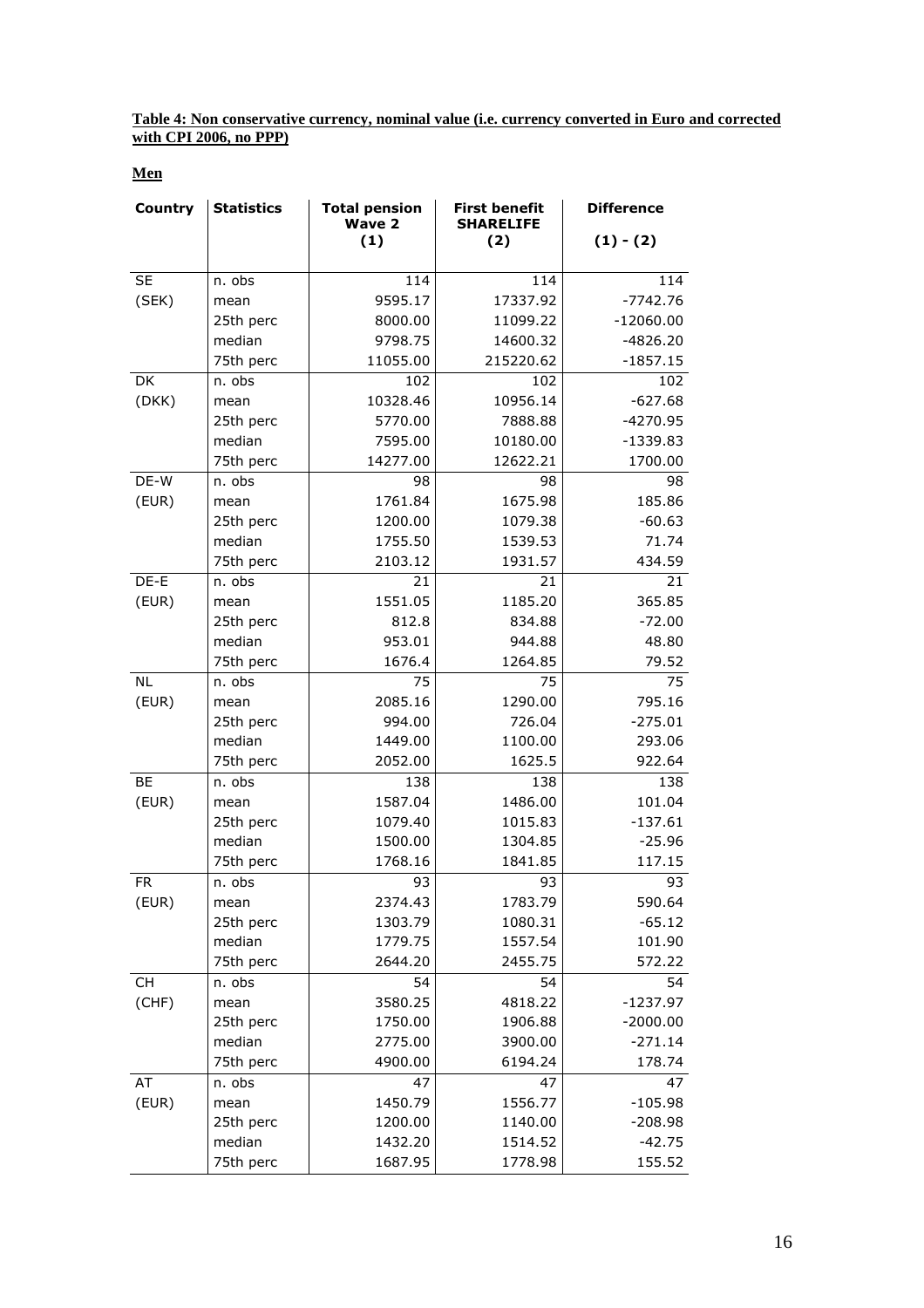| Country   | <b>Statistics</b> | <b>Total pension</b><br><b>Wave 2</b> | <b>First benefit</b><br><b>SHARELIFE</b> | <b>Difference</b> |
|-----------|-------------------|---------------------------------------|------------------------------------------|-------------------|
|           |                   | (1)                                   | (2)                                      | $(1) - (2)$       |
|           |                   |                                       |                                          |                   |
| IT        | n. obs            | 72                                    | 72                                       | 72                |
| (EUR)     | mean              | 1072.22                               | 1071.30                                  | 0.91              |
|           | 25th perc         | 740.00                                | 649.67                                   | $-101.11$         |
|           | median            | 912.50                                | 931.71                                   | 14.90             |
|           | 75th perc         | 1208.50                               | 1354.29                                  | 151.90            |
| ES        | n. obs            | 85                                    | 85                                       | 85                |
| (EUR)     | mean              | 1004.99                               | 869.70                                   | 135.28            |
|           | 25th perc         | 530.00                                | 517.00                                   | $-66.69$          |
|           | median            | 810.00                                | 815.68                                   | 20.74             |
|           | 75th perc         | 1140.00                               | 1093.97                                  | 156.28            |
| <b>GR</b> | n. obs            | 65                                    | 65                                       | 65                |
| (EUR)     | mean              | 972.25                                | 1063.80                                  | $-91.56$          |
|           | 25th perc         | 580.00                                | 629.29                                   | $-193.04$         |
|           | median            | 800.00                                | 946.47                                   | $-54.00$          |
|           | 75th perc         | 1300.00                               | 1343.13                                  | 67.91             |
| PL        | n. obs            | 63                                    | 63                                       | 63                |
| (PLN)     | mean              | 1162.81                               | 171662.10                                | -170499.30        |
|           | 25th perc         | 650.00                                | 771.43                                   | $-289.20$         |
|           | median            | 1147.00                               | 1200.07                                  | $-30.92$          |
|           | 75th perc         | 1500.00                               | 1714.38                                  | 97.57             |
| <b>CZ</b> | n. obs            | 114                                   | 114                                      | 114               |
| (CZK)     | mean              | 9725.06                               | 9006.82                                  | 718.25            |
|           | 25th perc         | 8661.50                               | 7340.06                                  | $-461.51$         |
|           | median            | 9388.35                               | 8908.47                                  | 702.09            |

| Country   | <b>Statistics</b> | <b>Total pension</b><br><b>Wave 2</b> | <b>First benefit</b><br><b>SHARELIFE</b> | <b>Difference</b> |
|-----------|-------------------|---------------------------------------|------------------------------------------|-------------------|
|           |                   | (1)                                   | (2)                                      | $(1) - (2)$       |
|           |                   |                                       |                                          |                   |
| <b>SE</b> | n. obs            | 101                                   | 101                                      | 101               |
| (SEK)     | mean              | 8505.44                               | 11010.14                                 | $-2504.69$        |
|           | 25th perc         | 6700.33                               | 7377.44                                  | $-4542.88$        |
|           | median            | 8400.00                               | 10050.00                                 | $-1431.087$       |
|           | 75th perc         | 10000.00                              | 13366.49                                 | $-28.06$          |
| <b>DK</b> | n. obs            | 69                                    | 69                                       | 69                |
| (DKK)     | mean              | 9006.17                               | 8964.50                                  | 41.67             |
|           | 25th perc         | 5330.00                               | 6611.21                                  | $-1834.00$        |
|           | median            | 7570.00                               | 7936.76                                  | 206.00            |
|           | 75th perc         | 11600.00                              | 9693.85                                  | 2155.94           |
| DE-W      | n. obs            | 35                                    | 35                                       | 35                |
| (EUR)     | mean              | 951.84                                | 955.44                                   | $-3.60$           |
|           | 25th perc         | 410.00                                | 545.45                                   | $-60.00$          |
|           | median            | 830.00                                | 700.00                                   | $-0.12$           |
|           | 75th perc         | 1350.00                               | 1424.24                                  | 140.61            |
| DE-E      | n. obs            | 20                                    | 20                                       | 20                |
| (EUR)     | mean              | 819.95                                | 803.27                                   | 16.68             |
|           | 25th perc         | 700.00                                | 674.73                                   | $-32.72$          |
|           | median            | 771.00                                | 775.18                                   | $-8.87$           |
|           | 75th perc         | 929.31                                | 923.43                                   | 64.67             |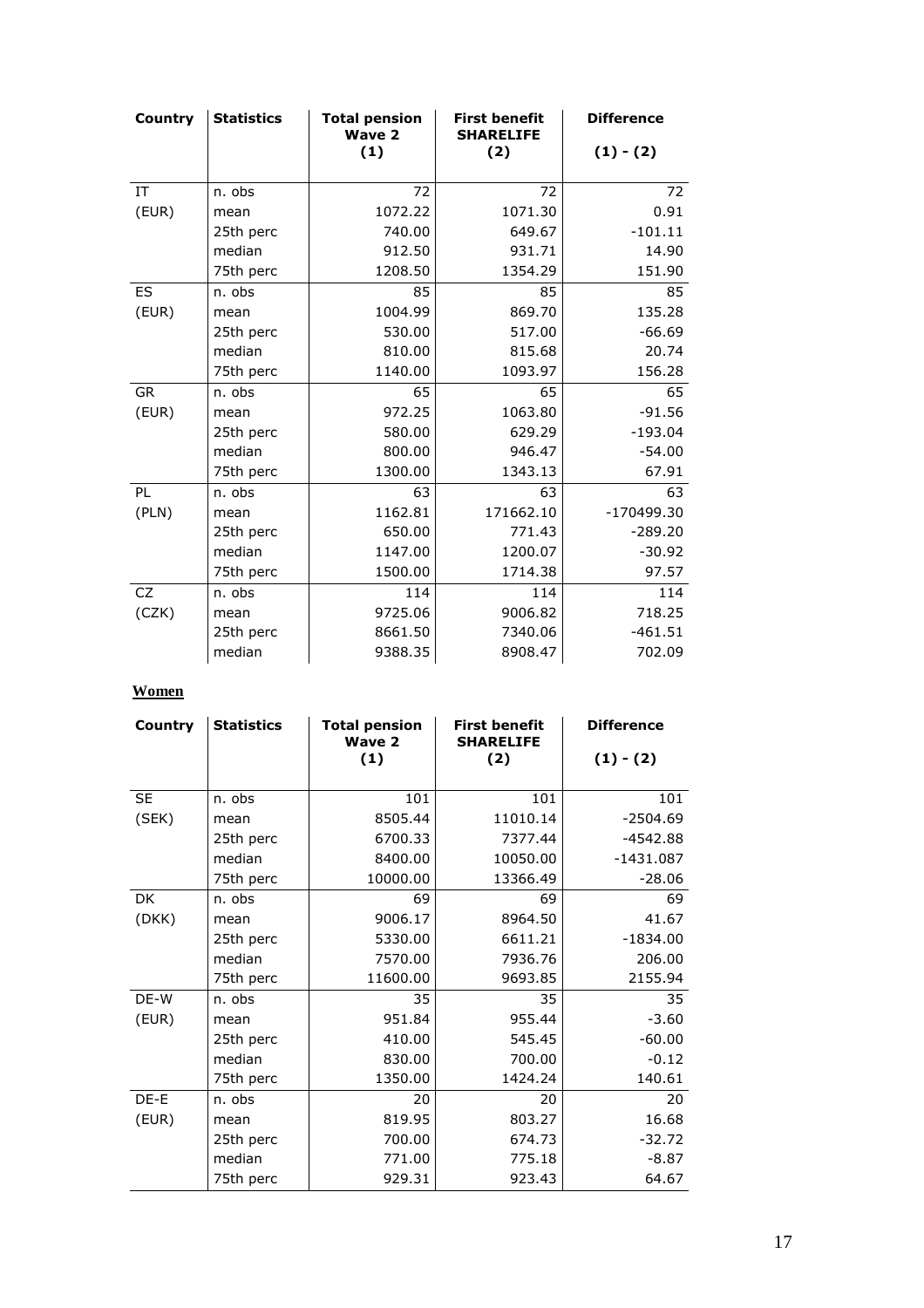| <b>Country</b>             | <b>Statistics</b>   | <b>Total pension</b><br><b>Wave 2</b> | <b>First benefit</b><br><b>SHARELIFE</b> | <b>Difference</b> |
|----------------------------|---------------------|---------------------------------------|------------------------------------------|-------------------|
|                            |                     | (1)                                   | (2)                                      | $(1) - (2)$       |
| <b>NL</b>                  | n. obs              | 16                                    | 16                                       | 16                |
| (EUR)                      | mean                | 1202.37                               | 920.78                                   | 281.60            |
|                            | 25th perc           | 686.50                                | 577.77                                   | $-86.45$          |
|                            | median              | 943.00                                | 792.62                                   | $-70.71$          |
|                            | 75th perc           | 1351.00                               | 870.50                                   | 759.95            |
| BE                         | n. obs              | 62                                    | 62                                       | 62                |
| (EUR)                      |                     | 1445.03                               | 1258.07                                  | 186.96            |
|                            | mean<br>25th perc   | 1000.00                               | 1000.00                                  | $-69.94$          |
|                            | median              | 1328.70                               | 1262.72                                  | 6.77              |
|                            |                     |                                       |                                          |                   |
|                            | 75th perc           | 1600.00<br>70                         | 1574.38                                  | 138.43<br>70      |
| <b>FR</b>                  | n. obs              | 1480.76                               | 70<br>1334.40                            | 146.36            |
| (EUR)                      | mean                | 806.48                                | 711.90                                   | $-68.09$          |
|                            | 25th perc<br>median | 1338.88                               | 1176.78                                  | 20.70             |
|                            | 75th perc           | 2034.00                               | 1972.88                                  | 185.96            |
| CH                         | n. obs              | 40                                    | 40                                       | 40                |
| (CHF)                      | mean                | 2711.69                               | 2436.49                                  | 275.20            |
|                            | 25th perc           | 1475.00                               | 1477.39                                  | $-331.07$         |
|                            | median              | 1922.44                               | 1800.47                                  | $-35.96$          |
|                            | 75th perc           | 2838.05                               | 2864.84                                  | 594.43            |
| AT                         | n. obs              | 32                                    | 32                                       | 32                |
| (EUR)                      | mean                | 1155.02                               | 1100.98                                  | 54.04             |
|                            | 25th perc           | 732.50                                | 702.80                                   | $-123.64$         |
|                            | median              | 975.00                                | 948.94                                   | $-11.70$          |
|                            | 75th perc           | 1511.44                               | 1529.06                                  | 66.54             |
| $\ensuremath{\mathsf{IT}}$ | n. obs              | 33                                    | 33                                       | 33                |
| (EUR)                      | mean                | 748.31                                | 687.74                                   | $-60.57$          |
|                            | 25th perc           | 420.00                                | 418.02                                   | $-41.00$          |
|                            | median              | 600.00                                | 535.30                                   | 2.94              |
|                            | 75th perc           | 100.00                                | 1097.35                                  | 124.53            |
| ES                         | n. obs              | 15                                    | 15                                       | 15                |
| (EUR)                      | mean                | 632.62                                | 848.39                                   | $-215.77$         |
|                            | 25th perc           | 466.00                                | 438.79                                   | $-120.4$          |
|                            | median              | 500.00                                | 609.28                                   | 20.00             |
|                            | 75th perc           | 800.00                                | 937.35                                   | 100.00            |
| GR                         | n. obs              | 25                                    | 25                                       | 25                |
| (EUR)                      | mean                | 759.20                                | 754.59                                   | $-4.61$           |
|                            | 25th perc           | 540.00                                | 500.00                                   | $-166.04$         |
|                            | median              | 700.00                                | 635.04                                   | $-6.97$           |
|                            | 75th perc           | 850.00                                | 886.82                                   | 175.77            |
| PL                         | n. obs              | 105                                   | 105                                      | 105               |
| (PLN)                      | mean                | 1038.16                               | 25700.40                                 | $-24662.24$       |
|                            | 25th perc           | 640.00                                | 685.75                                   | $-149.00$         |
|                            | median              | 919.80                                | 932.55                                   | 0.00              |
|                            | 75th perc           | 1200.00                               | 1276.97                                  | 124.34            |
| CZ                         | n. obs              | 152                                   | 152                                      | 152               |
| (CZK)                      | mean                | 8140.62                               | 7797.57                                  | 343.05            |
|                            | 25th perc           | 7200.00                               | 6593.98                                  | $-319.39$         |
|                            | median              | 8000.00                               | 7649.16                                  | 361.10            |
|                            | 75th perc           | 8850.00                               | 8800.00                                  | 1207.97           |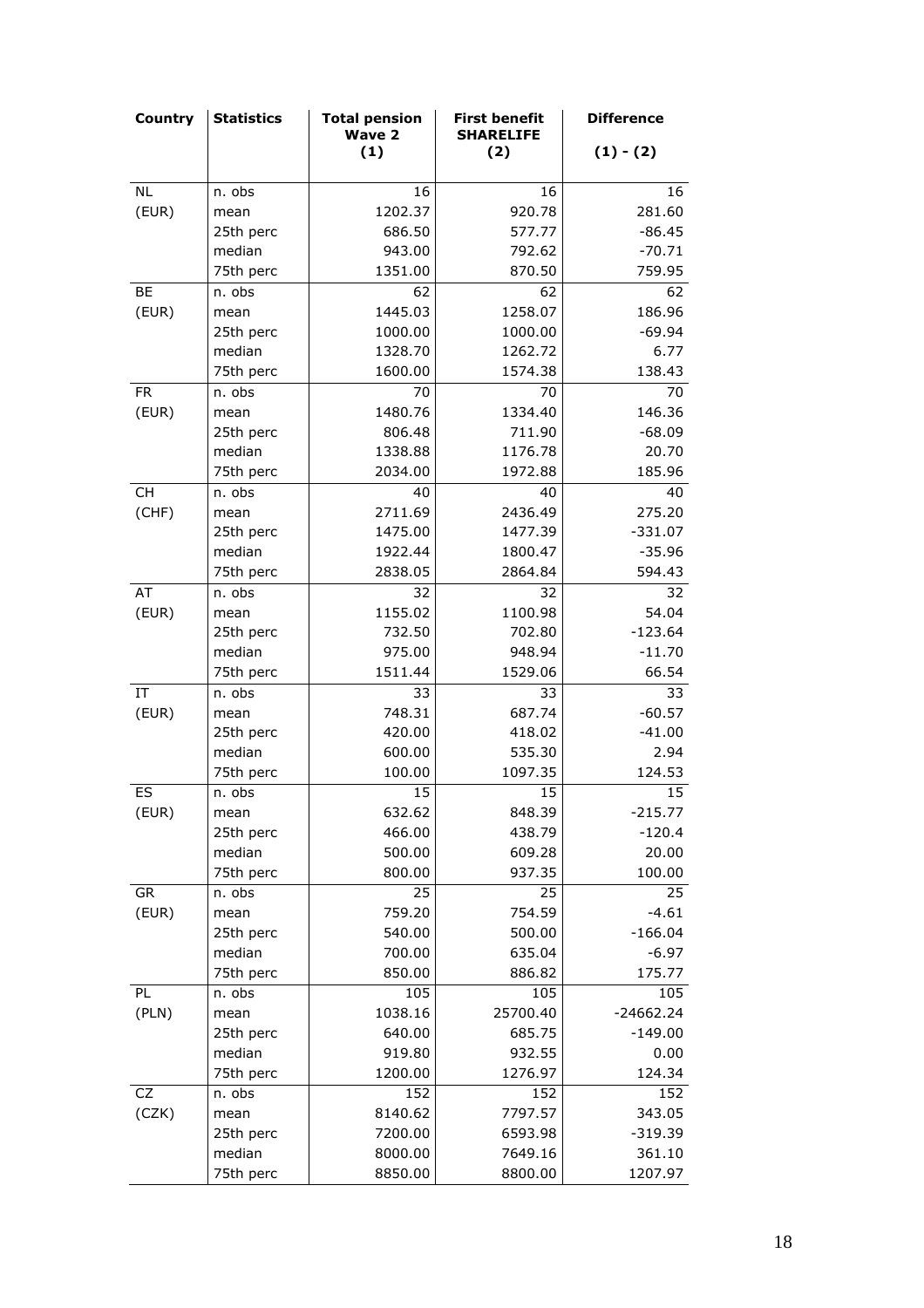| Table 5: Non Conservative currency, PPP adjusted (i.e. full procedure) |
|------------------------------------------------------------------------|
|------------------------------------------------------------------------|

**Men**

| <b>Country</b> | <b>Statistics</b> | <b>Total pension</b><br><b>Wave 2</b> | <b>First benefit</b><br><b>SHARELIFE</b> | <b>Difference</b> |
|----------------|-------------------|---------------------------------------|------------------------------------------|-------------------|
|                |                   | (1)                                   | (2)                                      | $(1) - (2)$       |
| <b>SE</b>      | n. obs            | 114                                   | 114                                      | 114               |
|                | mean              | 904.51                                | 1634.40                                  | -729.89           |
|                | 25th perc         | 754.14                                | 1046.30                                  | $-1136.87$        |
|                | median            | 923.70                                | 1376.33                                  | $-454.95$         |
|                | 75th perc         | 1042.13                               | 2028.69                                  | $-175.07$         |
| DK             | n. obs            | 102                                   | 102                                      | 102               |
|                | mean              | 1016.81                               | 1078.60                                  | $-61.79$          |
|                | 25th perc         | 568.04                                | 776.64                                   | $-420.46$         |
|                | median            | 747.71                                | 1002.19                                  | $-131.90$         |
|                | 75th perc         | 1405.53                               | 1242.62                                  | 167.36            |
| DE-W           | n. obs            | 98                                    | 98                                       | 98                |
|                | mean              | 1734.52                               | 1551.54                                  | 182.98            |
|                | 25th perc         | 1181.39                               | 1062.64                                  | $-59.69$          |
|                | median            | 1728.28                               | 1515.66                                  | 70.63             |
|                | 75th perc         | 2070.51                               | 1901.62                                  | 427.85            |
| DE-E           | n. obs            | 21                                    | 21                                       | 21                |
|                | mean              | 1527.00                               | 1166.82                                  | 360.17            |
|                | 25th perc         | 800.20                                | 821.94                                   | $-70.89$          |
|                | median            | 938.23                                | 930.23                                   | 48.04             |
|                | 75th perc         | 1650.41                               | 1245.24                                  | 78.28             |
| <b>NL</b>      | n. obs            | 75                                    | 75                                       | 75                |
|                | mean              | 2080.29                               | 1286.99                                  | 793.30            |
|                | 25th perc         | 991.68                                | 724.35                                   | $-274.37$         |
|                | median            | 1445.62                               | 1097.43                                  | 292.37            |
|                | 75th perc         | 2047.21                               | 1621.71                                  | 920.48            |
| BE             | n. obs            | 138                                   | 138                                      | 138               |
|                | mean              | 1544.68                               | 1446.34                                  | 98.34             |
|                | 25th perc         | 1050.59                               | 988.72                                   | $-133.94$         |
|                | median            | 1459.97                               | 1269.77                                  | $-25.27$          |
|                | 75th perc         | 1720.97                               | 1792.70                                  | 114.03            |
| FR.            | n. obs            | 93                                    | 93                                       | 93                |
|                | mean              | 2313.50                               | 1738.01                                  | 575.48            |
|                | 25th perc         | 1270.33                               | 1052.58                                  | $-63.45$          |
|                | median            | 1734.07                               | 1517.56                                  | 99.29             |
|                | 75th perc         | 2576.34                               | 2392.72                                  | 557.53            |
| <b>CH</b>      | n. obs            | 54                                    | 54                                       | 54                |
|                | mean              | 1697.11                               | 2283.93                                  | -586.82           |
|                | 25th perc         | 829.53                                | 903.90                                   | $-948.04$         |
|                | median            | 1315.40                               | 1848.67                                  | $-128.53$         |
|                | 75th perc         | 2322.69                               | 2936.19                                  | 84.73             |
| AT             | n. obs            | 47                                    | 47                                       | 47                |
|                | mean              | 1457.42                               | 1563.89                                  | $-106.46$         |
|                | 25th perc         | 1205.48                               | 1145.21                                  | $-209.93$         |
|                | median            | 1438.75                               | 1521.44                                  | $-42.94$          |
|                | 75th perc         | 1695.66                               | 1787.11                                  | 156.23            |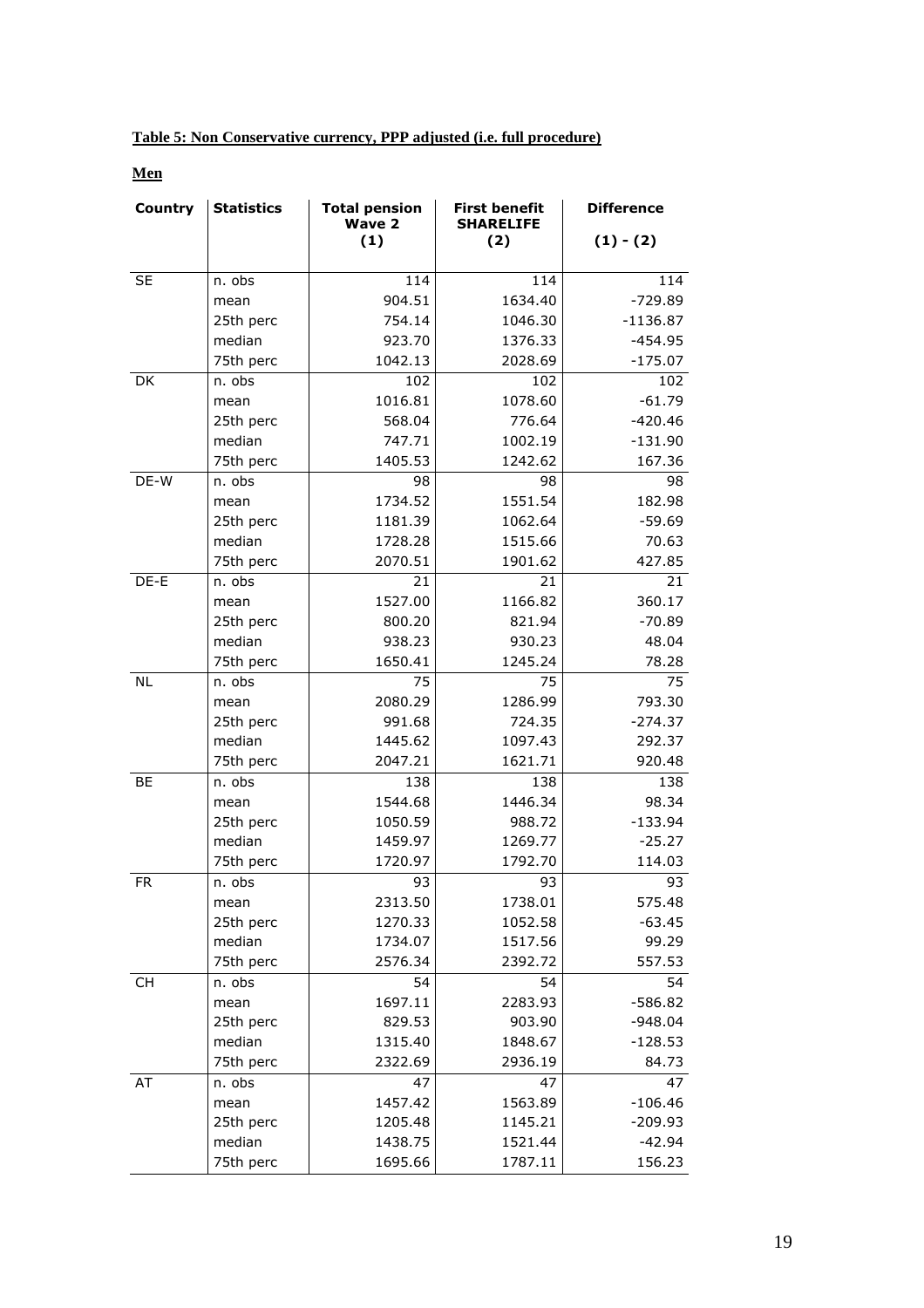| Country   | <b>Statistics</b> | <b>Total pension</b><br><b>Wave 2</b> | <b>First benefit</b><br><b>SHARELIFE</b> | <b>Difference</b> |
|-----------|-------------------|---------------------------------------|------------------------------------------|-------------------|
|           |                   | (1)                                   | (2)                                      | $(1) - (2)$       |
| IT        | n. obs            | 72                                    | 72                                       | 72                |
|           | mean              | 1050.26                               | 1049.36                                  | 0.90              |
|           | 25th perc         | 724.84                                | 636.36                                   | $-99.04$          |
|           | median            | 893.81                                | 912.63                                   | 14.60             |
|           | 75th perc         | 1183.75                               | 1326.55                                  | 148.80            |
| ES        | n. obs            | 85                                    | 85                                       | 85                |
|           | mean              | 1141.55                               | 987.89                                   | 153.67            |
|           | 25th perc         | 602.02                                | 587.25                                   | $-75.75$          |
|           | median            | 920.07                                | 926.52                                   | 23.56             |
|           | 75th perc         | 1294.91                               | 1242.63                                  | 177.52            |
| <b>GR</b> | n. obs            | 65                                    | 65                                       | 65                |
|           | mean              | 1172.20                               | 1282.59                                  | $-110.38$         |
|           | 25th perc         | 699.29                                | 758.72                                   | $-232.73$         |
|           | median            | 964.53                                | 1141.12                                  | $-65.10$          |
|           | 75th perc         | 1567.36                               | 1619.36                                  | 81.88             |
| PL        | n. obs            | 63                                    | 63                                       | 63                |
|           | mean              | 563.18                                | 83140.61                                 | $-82577.43$       |
|           | 25th perc         | 314.81                                | 373.62                                   | $-140.07$         |
|           | median            | 555.52                                | 581.22                                   | $-14.98$          |
|           | 75th perc         | 726.49                                | 830.32                                   | 47.26             |
| <b>CZ</b> | n. obs            | 114                                   | 114                                      | 114               |
|           | mean              | 650.80                                | 602.73                                   | 48.06             |
|           | 25th perc         | 579.63                                | 491.20                                   | $-30.88$          |
|           | median            | 628.27                                | 596.15                                   | 46.98             |
|           | 75th perc         | 681.91                                | 675.89                                   | 102.29            |
| Total     | n. obs            | 1141                                  | 1141                                     | 1141              |
|           | mean              | 1325.05                               | 5851.84                                  | $-4526.79$        |
|           | 25th perc         | 685.46                                | 732.25                                   | $-206.03$         |
|           | median            | 1027.68                               | 1102.41                                  | $-10.25$          |
|           | 75th perc         | 1567.36                               | 1622.96                                  | 167.96            |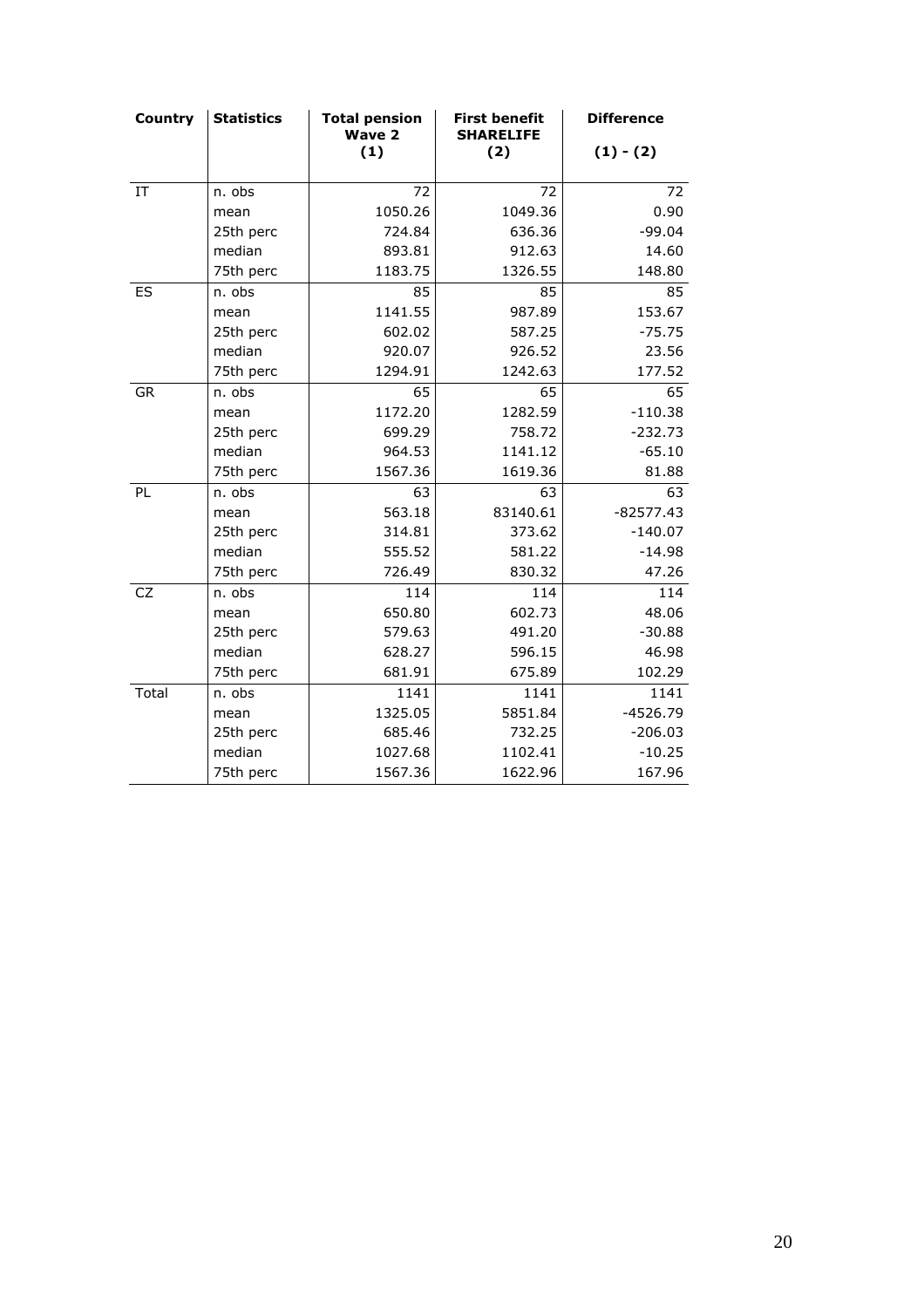| Country   | <b>Statistics</b> | <b>Total pension</b><br><b>Wave 2</b> | <b>First benefit</b><br><b>SHARELIFE</b> | <b>Difference</b> |
|-----------|-------------------|---------------------------------------|------------------------------------------|-------------------|
|           |                   | (1)                                   | (2)                                      | $(1) - (2)$       |
| <b>SE</b> | n. obs            | 101                                   | 101                                      | 101               |
|           | mean              | 801.79                                | 1037.89                                  | $-236.11$         |
|           | 25th perc         | 631.62                                | 695.45                                   | $-428.24$         |
|           | median            | 791.85                                | 947.39                                   | $-134.90$         |
|           | 75th perc         | 942.67                                | 1260.02                                  | 2.64              |
| DK        | n. obs            | 69                                    | 69                                       | 69                |
|           | mean              | 886.63                                | 882.53                                   | 4.10              |
|           | 25th perc         | 524.72                                | 650.86                                   | $-180.55$         |
|           | median            | 745.25                                | 781.35                                   | 20.28             |
|           | 75th perc         | 1141.99                               | 954.33                                   | 212.25            |
| DE-W      | n. obs            | 35                                    | 35                                       | 35                |
|           | mean              | 937.08                                | 940.63                                   | $-3.55$           |
|           | 25th perc         | 403.64                                | 536.99                                   | $-59.07$          |
|           | median            | 817.13                                | 689.14                                   | $-0.12$           |
|           | 75th perc         | 1329.07                               | 1402.16                                  | 138.43            |
| DE-E      | n. obs            | 20                                    | 20                                       | 20                |
|           | mean              | 807.24                                | 790.81                                   | 16.43             |
|           | 25th perc         | 689.14                                | 664.26                                   | $-32.22$          |
|           | median            | 759.04                                | 763.16                                   | $-8.73$           |
|           | 75th perc         | 914.90                                | 909.11                                   | 63.67             |
| <b>NL</b> | n. obs            | 16                                    | 16                                       | 16                |
|           | mean              | 1199.57                               | 918.63                                   | 280.94            |
|           | 25th perc         | 684.90                                | 576.41                                   | $-86.25$          |
|           | median            | 940.80                                | 790.77                                   | 70.55             |
|           | 75th perc         | 1347.84                               | 868.47                                   | 758.18            |
| BE        | n. obs            | 62                                    | 62                                       | 62                |
|           | mean              | 1406.47                               | 1224.50                                  | 181.97            |
|           | 25th perc         | 973.31                                | 973.31                                   | $-68.07$          |
|           | median            | 1293.24                               | 1229.02                                  | 6.59              |
|           | 75th perc         | 1557.30                               | 1532.36                                  | 134.73            |
| <b>FR</b> | n. obs            | 70                                    | 70                                       | 70                |
|           | mean              | 1442.76                               | 1300.15                                  | 142.61            |
|           | 25th perc         | 785.78                                | 693.63                                   | $-66.34$          |
|           | median            | 1304.52                               | 1146.58                                  | 20.17             |
|           | 75th perc         | 1981.80                               | 1922.25                                  | 181.19            |
| CH        | n. obs            | 40                                    | 40                                       | 40                |
|           | mean              | 1285.39                               | 1154.94                                  | 130.45            |
|           | 25th perc         | 699.18                                | 700.31                                   | $-156.93$         |
|           | median            | 911.27                                | 853.46                                   | $-17.05$          |
|           | 75th perc         | 1345.29                               | 1357.99                                  | 281.773           |
| AT        | n. obs            | 32                                    | 32                                       | 32                |
|           | mean              | 1160.30                               | 673.01                                   | 54.29             |
|           | 25th perc         | 735.85                                | 706.01                                   | $-124.21$         |
|           | median            | 979.46                                | 953.28                                   | $-11.76$          |
|           | 75th perc         | 1518.35                               | 1536.05                                  | 66.84             |